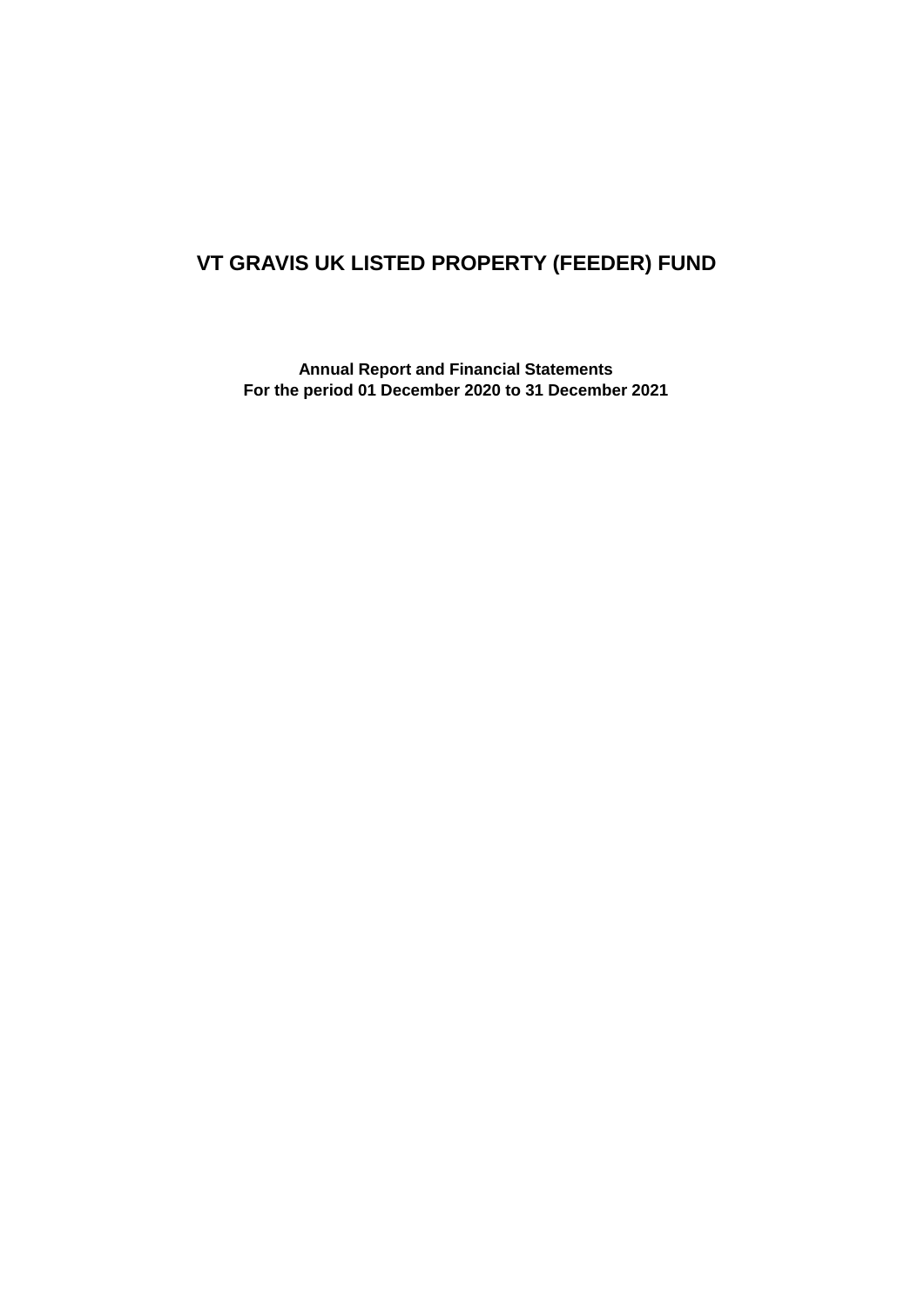### **CONTENTS**

|                                                                                                  | Page |
|--------------------------------------------------------------------------------------------------|------|
| <b>Trust Overview</b>                                                                            | 1    |
| Statement of the Manager's Responsibilities                                                      | 3    |
| Statement of the Trustee's Responsibilities and Report of the Trustee                            | 4    |
| Independent Auditor's Report to the Unitholders of VT Gravis UK Listed<br>Property (Feeder) Fund | 5    |
| <b>Investment Adviser's Review</b>                                                               | 8    |
| Performance Record                                                                               | 10   |
| <b>Portfolio Statement</b>                                                                       | 13   |
| Summary of Material Portfolio Changes                                                            | 14   |
| <b>Statement of Total Return</b>                                                                 | 15   |
| Statement of Changes in Net Assets Attributable to Unitholders                                   | 15   |
| <b>Balance Sheet</b>                                                                             | 16   |
| Notes to the Financial Statements                                                                | 17   |
| <b>Distribution Tables</b>                                                                       | 25   |
| Information for Investors                                                                        | 28   |
| <b>Trust Directory</b>                                                                           | 29   |

End subsection

Assessment of value (unaudited) 1-5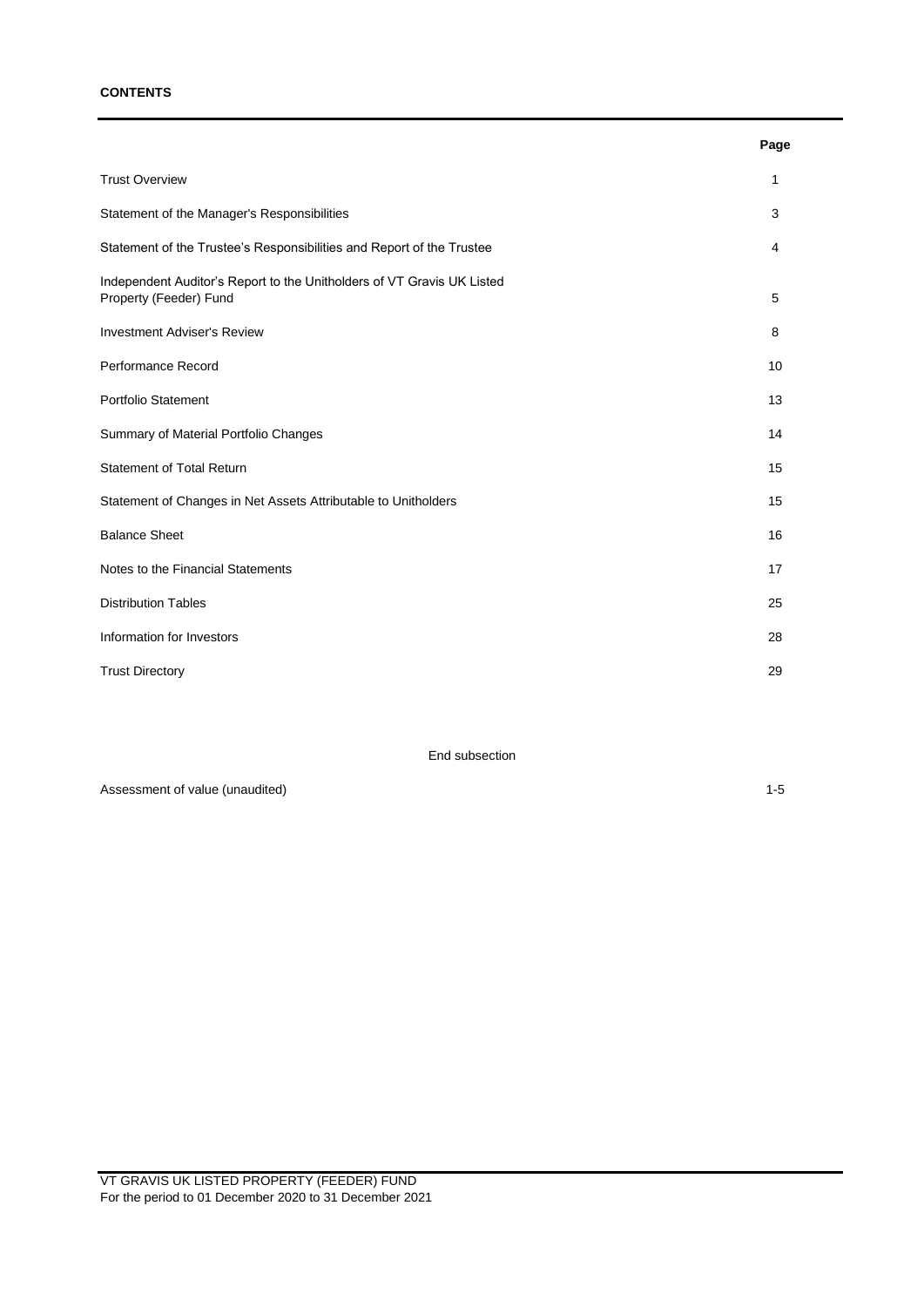| <b>Size of Trust</b>                    | £39,319,071                                                                                                                                                                                                                                                                                                                                                                                   |
|-----------------------------------------|-----------------------------------------------------------------------------------------------------------------------------------------------------------------------------------------------------------------------------------------------------------------------------------------------------------------------------------------------------------------------------------------------|
| Launch date                             | 31 October 2019                                                                                                                                                                                                                                                                                                                                                                               |
| <b>Type of Trust</b>                    | VT Gravis UK Listed Property (Feeder) Fund (the "Trust") is a standalone<br>authorised unit trust authorised by the Financial Conduct Authority (PRN:913629)<br>pursuant to an authorisation order dated 17 September 2019 and established by a<br>trust deed dated 24 September 2019. The Trust has an unlimited duration.                                                                   |
|                                         | The Trust is a non-UCITS retail scheme and is a standalone fund. The Fund will be<br>managed so that it is a feeder fund for the PAIF Fund (Property Authorised<br>Investment Fund, VT Gravis UK Listed Property (PAIF) Fund). The PAIF Fund is<br>an open-ended investment company constituted as a non-UCITS retail scheme<br>and, as at the date of this Prospectus, qualifying as a PAIF. |
|                                         | The Trust is intended to enable companies and other investors who are not eligible<br>or able to invest directly into the PAIF Fund to do so indirectly.                                                                                                                                                                                                                                      |
|                                         | Unitholders are not liable for the debts of the Trust.                                                                                                                                                                                                                                                                                                                                        |
|                                         | A unitholder is not liable to make any further payment to the Trust after the<br>unitholder has paid the price on purchase of the units.                                                                                                                                                                                                                                                      |
| Trust objective and policy              | The investment objective is to achieve income and capital growth through<br>investment in the VT Gravis UK Listed Property (PAIF) Fund.                                                                                                                                                                                                                                                       |
|                                         | The Trust will invest all or substantially all of its assets in the Class F shares of the<br>VT Gravis UK Listed Property (PAIF) Fund. To the extent that the Trust is not fully<br>invested in the VT Gravis UK Listed Property (PAIF) Fund, the Trust will hold its<br>remaining assets in cash.                                                                                            |
| <b>Benchmark</b>                        | The Trust does not have a specific benchmark. The performance of the Trust can<br>be measured by considering whether the objective is achieved (i.e. whether there is<br>capital growth over the medium to long term).                                                                                                                                                                        |
| Manager                                 | Valu-Trac Investment Management Limited.                                                                                                                                                                                                                                                                                                                                                      |
| <b>Ex-distribution dates</b>            | 31 March, 30 June, 30 September, 31 December                                                                                                                                                                                                                                                                                                                                                  |
| <b>Distribution dates</b>               | 30 April, 31 July, 31 October, 31 January                                                                                                                                                                                                                                                                                                                                                     |
| <b>Individual Savings Account (ISA)</b> | The Trust is a qualifying investment for inclusion in an ISA.                                                                                                                                                                                                                                                                                                                                 |
| Unit classes:                           | $F(f)$ , $F(f)$ (Hedged), $F(f)$ (Hedged) – Net Income<br>F $(E)$ , F $(\epsilon)$ (Hedged), F $(\$)$ (Hedged) - Net Accumulation                                                                                                                                                                                                                                                             |
| <b>Minimum investment</b>               |                                                                                                                                                                                                                                                                                                                                                                                               |
| Lump sum subscription:                  | Class $F = £100$                                                                                                                                                                                                                                                                                                                                                                              |
| Top-up:                                 | Class $F = £100$                                                                                                                                                                                                                                                                                                                                                                              |
| Holding:                                | Class $F = £100$                                                                                                                                                                                                                                                                                                                                                                              |
| Redemption and switching:               | N/A (provided minimum holding is maintained)                                                                                                                                                                                                                                                                                                                                                  |
| <b>Initial charges</b>                  | Class F: 4%                                                                                                                                                                                                                                                                                                                                                                                   |
| <b>Redemption and switching charges</b> | Nil                                                                                                                                                                                                                                                                                                                                                                                           |

The Manager may waive the minimum levels (and initial charge) at its discretion.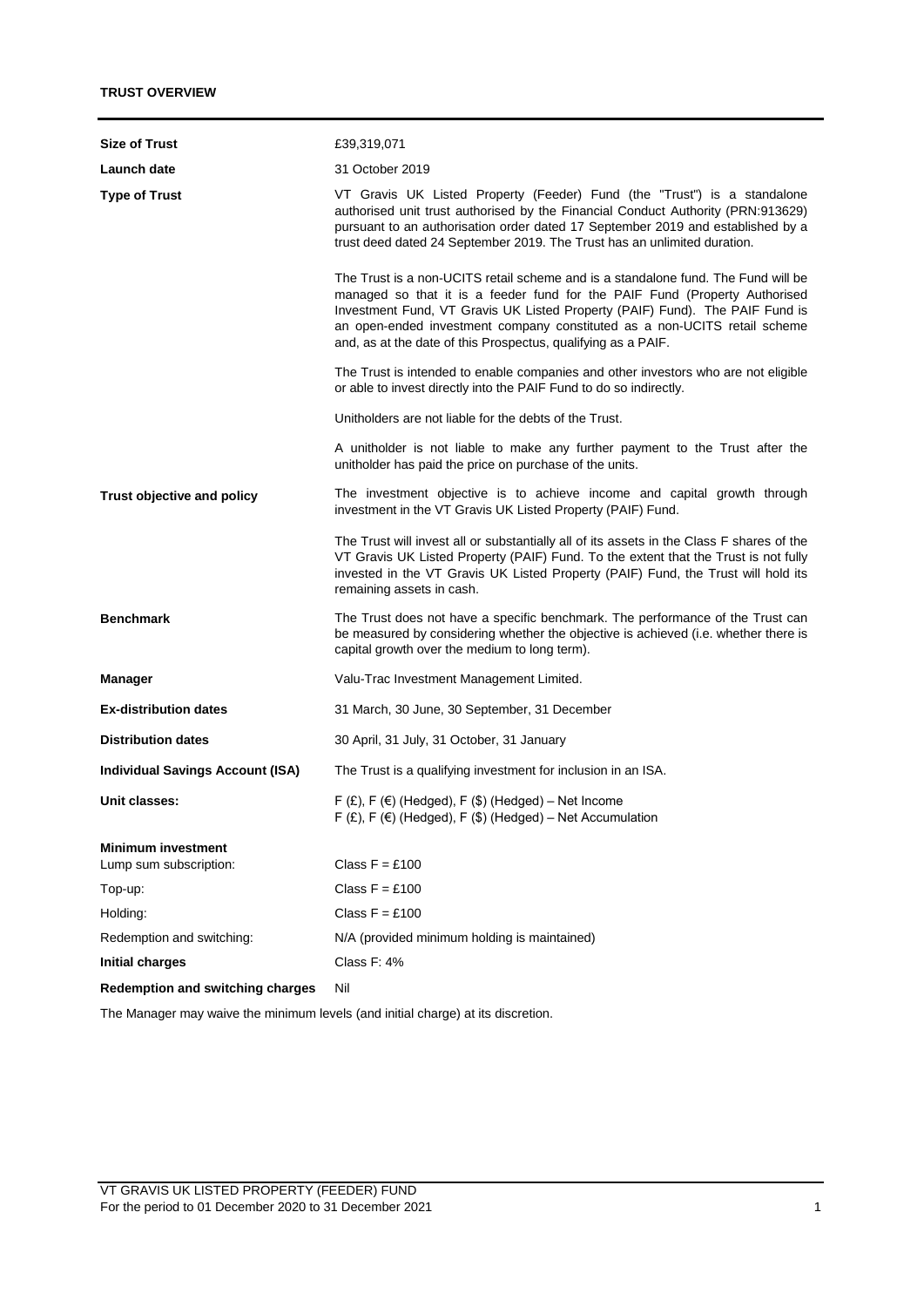#### **Manager charges**

The annual management charge is as follows:

In respect of the Class F shares it is equal to 0.70% per annum of the net asset value of the Class F shares.

The Investment Adviser has, with the agreement of the Manager, undertaken that if the total ongoing charges figure (OCF) of the Trust excluding the costs of the underlying holdings exceeds 0.70%, the Investment Adviser shall reimburse the Trust for an amount which, when deducted from the operating costs incurred by the Trust during the relevant accounting period, would result in the Trust having a total OCF equal to the stated annual management charge for each class in the relevant accounting period.

#### **Changes to the Trust**

On 24 June 2021 the accounting periods were extended with the year end changed from 30 November to 31 December and the interim period changing from 31 May to 30 June. The ex-distribution dates changed to that above.

On 24 June 2021 The Trust changed its dilution policy introducing a dilution adjustment to the share price. Further details are set out in the Prospectus.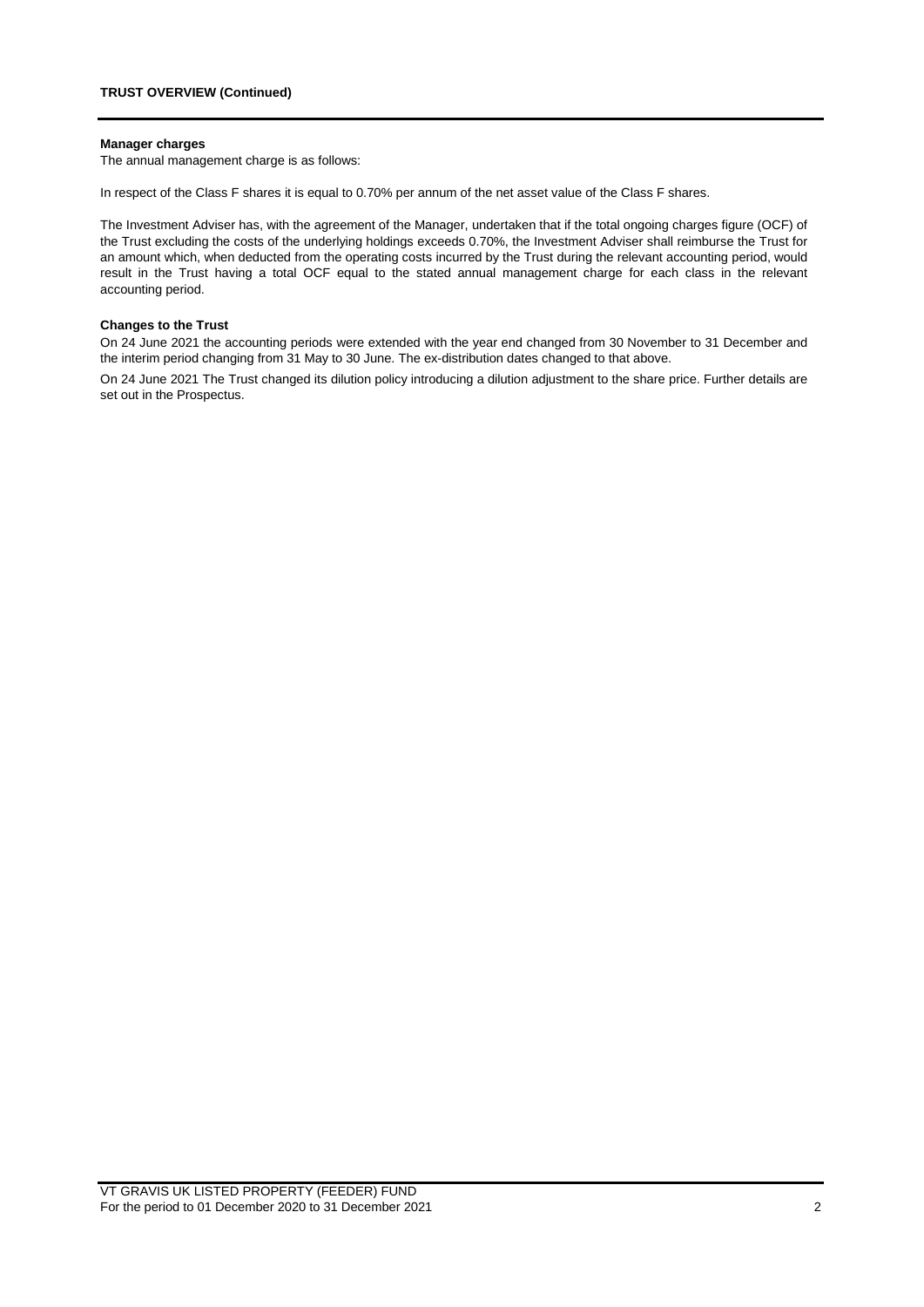## STATEMENT OF THE MANAGER'S RESPONSIBILITIES

The rules of the Financial Conduct Authority's Collective Investment Schemes Sourcebook require the Manager to prepare financial statements for each accounting period which give a true and fair view of the financial position of the Trust at the end of the financial period and its net revenue and net capital gains for the period. In preparing these financial statements the Manager is required to:

> comply with the Prospectus, the Statement of Recommended Practice for Authorised Funds issued by the Investment Association in May 2014, the Instrument of Incorporation, generally accepted accounting principles and applicable accounting standards, subject to any material departures which are required to be disclosed and explained in the financial statements; > select suitable accounting policies and then apply them consistently;

> make judgements and estimates that are reasonable and prudent;

> prepare the financial statements on a going concern basis unless it is inappropriate to presume that the Trust will continue in operation for the foreseeable future:

The Manager is required to keep proper accounting records and to manage the Trust in accordance with the COLL Sourcebook, Investment Funds Sourcebook (FUND), the Instrument of Incorporation, and the Prospectus. The Manager is responsible for taking reasonable steps for the prevention and detection of fraud and other irregularities.

#### **MANAGER'S STATEMENT**

In accordance with the requirements of the Financial Conduct Authority's Collective Investment Scheme's Sourcebook and FUND, we hereby certify the annual report.

Are A Can

David E. Smith CA

Valu-Trac Investment Management Limited Manager

Date:

2 9 APR 2022

VT GRAVIS UK LISTED PROPERTY (FEEDER) FUND For the period to 01 December 2020 to 31 December 2021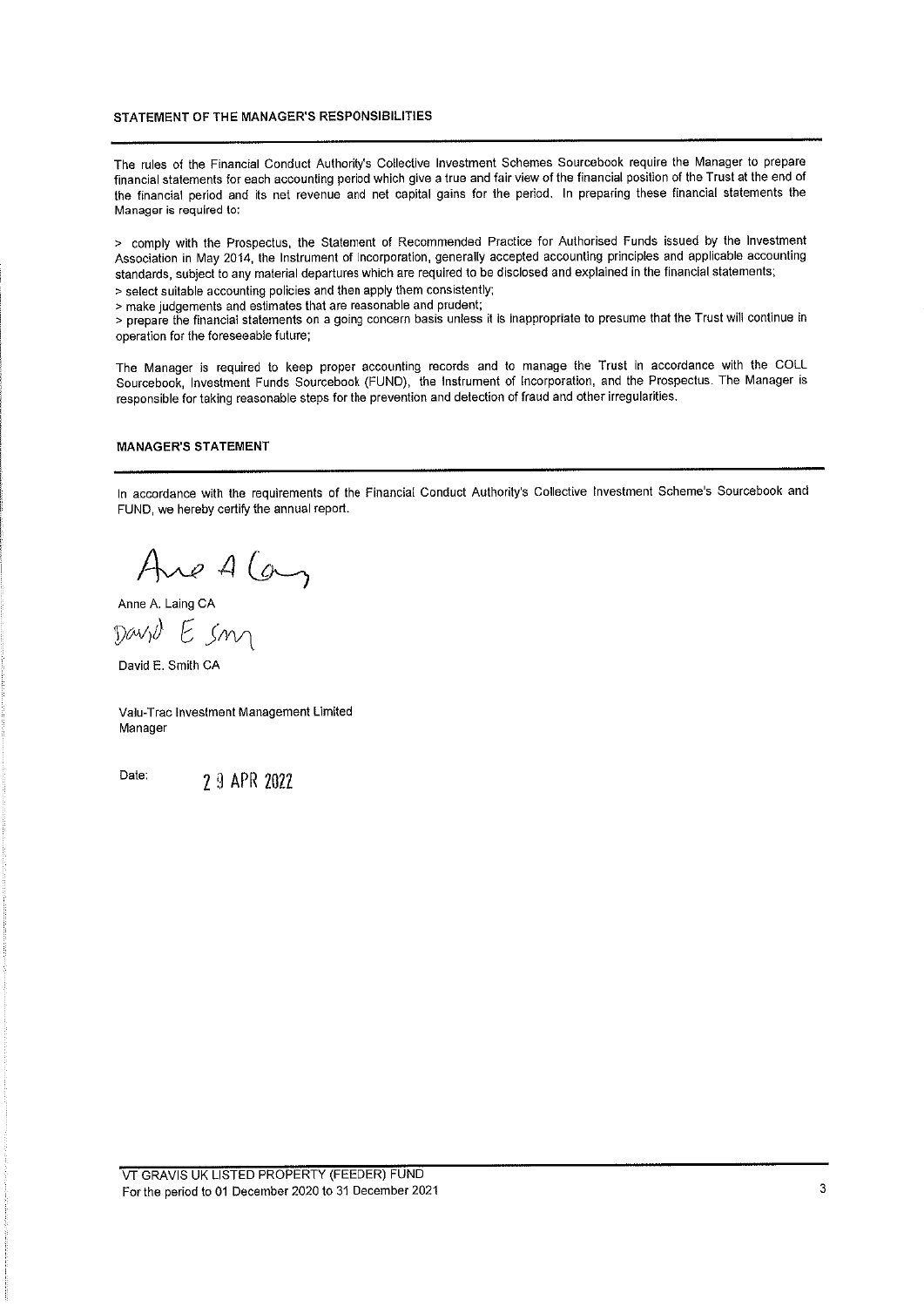## **STATEMENT OF THE TRUSTEE'S RESPONSIBILITIES AND REPORT OF THE TRUSTEE**

The Trustee must ensure that the Scheme is managed in accordance with the Financial Conduct Authority's Collective Investment Schemes Sourcebook, the Investment Funds Sourcebook, the Financial Services and Markets Act 2000, as amended, (together "the Regulations"), the Trust Deed and Prospectus (together "the Scheme documents") as detailed below.

The Trustee must in the context of its role act honestly, fairly, professionally, independently and in the interests of the Scheme and its investors.

The Trustee is responsible for the safekeeping of all custodial assets and maintaining a record of all other assets of the Scheme in accordance with the Regulations.

The Trustee must ensure that:

>the Scheme's cash flows are properly monitored and that cash of the Scheme is booked into the cash accounts in accordance with the Regulations;

> the sale, issue, redemption and cancellation of units are carried out in accordance with the Regulations;

> the value of units in the Scheme is calculated in accordance with the Regulations;

> any consideration relating to transactions in the Scheme's assets is remitted to the Scheme within the usual time limits;

> the Scheme's income is applied in accordance with the Regulations; and

> the instructions of the Alternative Investment Fund Manager ("the AIFM") are carried out (unless they conflict with the Regulations).

The Trustee also has a duty to take reasonable care to ensure that the Scheme is managed in accordance with the Regulations and the Scheme documents in relation to the investment and borrowing powers applicable to the Scheme.

Having carried out such procedures as we consider necessary to discharge our responsibilities as Trustee of the Scheme, it is our opinion, based on the information available to us and the explanations provided, that in all material respects the Scheme, acting through the AIFM:

(i) has carried out the issue, sale, redemption and cancellation, and calculation of the price of the Scheme's units and the application of the Schemes income in accordance with the Regulations and the Scheme documents, and (ii) has observed the investment and borrowing powers and restrictions applicable to the Scheme.

NatWest Trustee and Depositary Services Limited 01 January 2022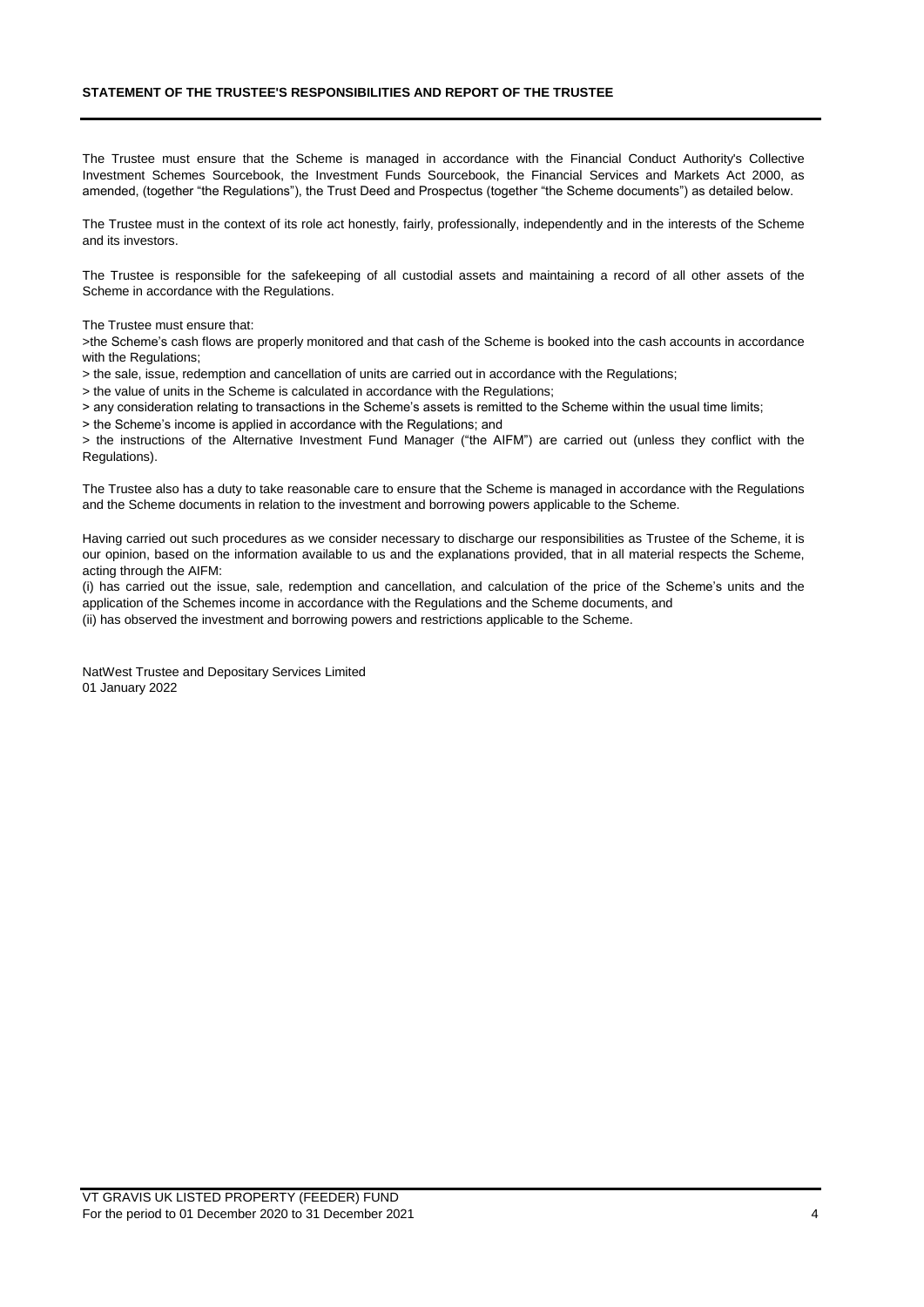### **Opinion**

We have audited the financial statements of VT Gravis UK Listed Property (Feeder) Fund ("the Trust") for the period ended 31 December 2021 which comprise the Statement of Total Return, Statement of Changes in Net Assets Attributable to Unitholders, Balance Sheet, the related Notes to the Financial Statements, including significant accounting policies and the Distribution Tables. The financial reporting framework that has been applied in their preparation is applicable law and United Kingdom Generally Accepted Accounting Practice including FRS 102 "The Financial Reporting Standard applicable in the UK and Republic of Ireland".

In our opinion the financial statements:

> give a true and fair view of the financial position of the Trust at 31 December 2021 and of the net revenue and the net capital gains on the scheme property of the Trust for the period then ended; and

> have been properly prepared in accordance with the IA Statement of Recommended Practice for Authorised Funds, the rules of the Collective Investment Schemes Sourcebook of the Financial Conduct Authority and the Instrument of Incorporation.

#### **Basis for Opinion**

We conducted our audit in accordance with International Standards on Auditing (UK) (ISAs (UK)) and applicable law. Our responsibilities under those standards are described further in the auditor's responsibilities for the audit of the financial statements section of our report. We are independent of the Trust in accordance with the ethical requirements that are relevant to our audit of the financial statements in the UK, including the FRC's Ethical Standard, and we have fulfilled our other ethical responsibilities in accordance with these requirements. We believe that the audit evidence we have obtained is sufficient and appropriate to provide a basis for our opinion.

### **Conclusions Relating to Going Concern**

In auditing the financial statements, we have concluded that the Trust's use of the going concern basis of accounting in the preparation of the financial statements is appropriate.

Based on the work we have performed, we have not identified any material uncertainties relating to events or conditions that, individually or collectively, may cast significant doubt on the Trust's ability to continue as a going concern for a period of at least 12 months from when the financial statements are authorised for issue.

Our responsibilities and the responsibilities of the Manager with respect to going concern are described in the relevant sections of this report.

#### **Other Information**

The other information comprises the information included in the annual report, other than the financial statements and our auditor's report thereon. The Manager is responsible for the other information contained within the annual report. Our opinion on the financial statements does not cover the other information and, except to the extent otherwise explicitly stated in our report, we do not express any form of assurance conclusion thereon. Our responsibility is to read the other information and, in doing so, consider whether the other information is materially inconsistent with the financial statements or our knowledge obtained in the course of the audit or otherwise appears to be materially misstated. If we identify such material inconsistencies or apparent material misstatements, we are required to determine whether this gives rise to a material misstatement in the financial statements themselves. If, based on the work we have performed, we conclude that there is a material misstatement of this other information, we are required to report that fact.

We have nothing to report in this regard.

#### **Opinion on Other Matters Prescribed by the COLL Regulations**

In our opinion, based on the work undertaken in the course of the audit:

> Proper accounting records for the Trust have been kept and the accounts are in agreement with those records;

> We have received all the information and explanations which, to the best of our knowledge and belief, are necessary for the purposes of our audit; and

> The information given in the report of the Manager for the period is consistent with the financial statements.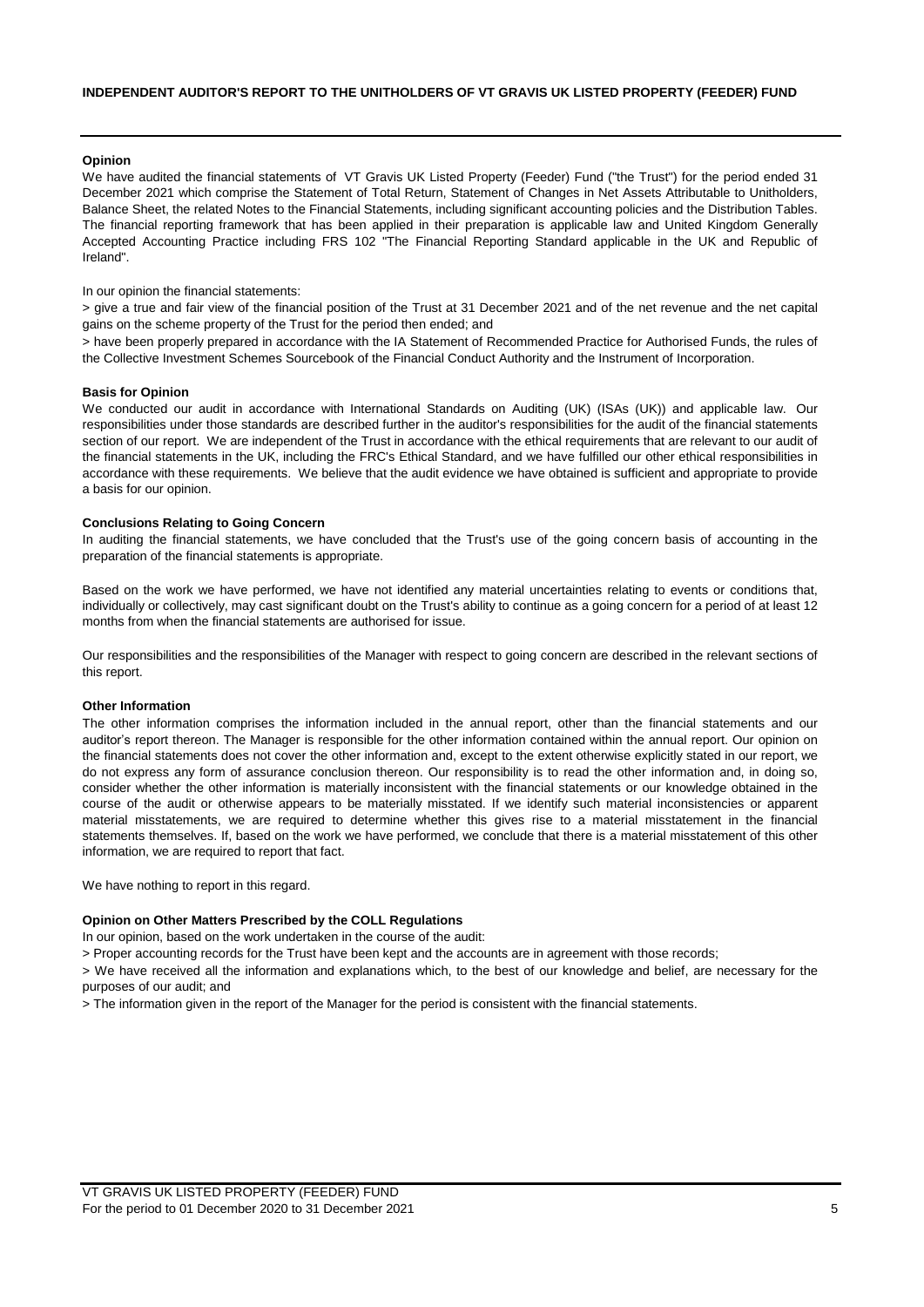#### **Responsibilities of the Manager**

As explained more fully in the Manager's Responsibilities Statement set out on page 3, the Manager is responsible for the preparation of the financial statements and for being satisfied that they give a true and fair view and for such internal controls as the Manager determines is necessary to enable the preparation of financial statements that are free from material misstatement, whether due to fraud or error.

In preparing the financial statements, the Manager is responsible for assessing the Trust's ability to continue as a going concern, disclosing, as applicable, matters related to going concern and using the going concern basis of accounting unless the Manager either intends to liquidate the Trust or to cease operations, or has no realistic alternative but to do so.

#### **Auditor's Responsibilities for the Audit of the Financial Statements**

Our objectives are to obtain reasonable assurance about whether the financial statements as a whole are free from material misstatement, whether due to fraud or error, and to issue an auditor's report that includes our opinion. Reasonable assurance is a high level of assurance, but is not a guarantee that an audit conducted in accordance with ISAs (UK) will always detect a material misstatement when it exists. Misstatements can arise from fraud or error and are considered material if, individually or in the aggregate, they could reasonably be expected to influence the economic decisions of users taken on the basis of these financial statements.

#### *Extent to which the audit is considered capable of detecting irregularities, including fraud*

Irregularities , including fraud, are instances of non-compliance with laws and regulations. We design procedures in line with our responsibilities, outlined above, to detect material misstatements in respect of irregularities, including fraud. The specific procedures for this engagement and the extent to which these are capable of detecting irregularities, including fraud, is detailed below.

We assessed whether the engagement team collectively had the appropriate competence and capabilities to identify or recognise non-compliance with laws and regulations by considering their experience, past performance and support available.

All engagement team members were briefed on relevant identified laws and regulations and potential fraud risks at the planning stage of the audit. Engagement team members were reminded to remain alert to any indications of fraud or non-compliance with laws and regulations throughout the audit.

We obtained an understanding of the legal and regulatory frameworks that are applicable to the Trust, focusing on provisions of those laws and regulations that had a direct effect on the determination of material amounts and disclosures in the financial statements. The most relevant frameworks we identified include:

> UK Generally Accepted Accounting Practice including Financial Reporting Standard 102 and the IA Statement of Recommended Practice for Authorised Funds

> the Financial Conduct Authority's Collective Investment Schemes Sourcebook

> the Financial Conduct Authority's Investment Funds Sourcebook

> the Trust's Prospectus

We gained an understanding of how the Trust is complying with these laws and regulations by making enquiries of the Manager. We corroborated these enquiries through our review of any relevant correspondence with regulatory bodies and the Trust's breaches register.

We assessed the susceptibility of the Trust's financial statements to material misstatement, including how fraud might occur, by meeting with management to understand where it was considered there was susceptibility to fraud. This evaluation also considered how the Manager was remunerated and whether this provided an incentive for fraudulent activity. We considered the overall control environment and how the Manager oversees the implementation and operation of controls. In areas of the financial statements where the risks were considered to be higher, we performed procedures to address each identified risk.

The following procedures were performed to provide reasonable assurance that the financial statements were free of material fraud or error:

> Performing audit work procedures over the risk of management override of controls, including testing of journal entries and other adjustments for appropriateness, evaluating the business rationale of significant transactions outside the normal course of business, review of a pre sign-off Net Asset Valuation (NAV) statement for any unexpected activity and reviewing judgements made by the Manager in its calculation of accounting estimates for potential management bias; and

> Assessing the Trust's compliance with the key requirements of the Collective Investment Schemes Sourcebook, Investment Funds Sourcebook and its Prospectus.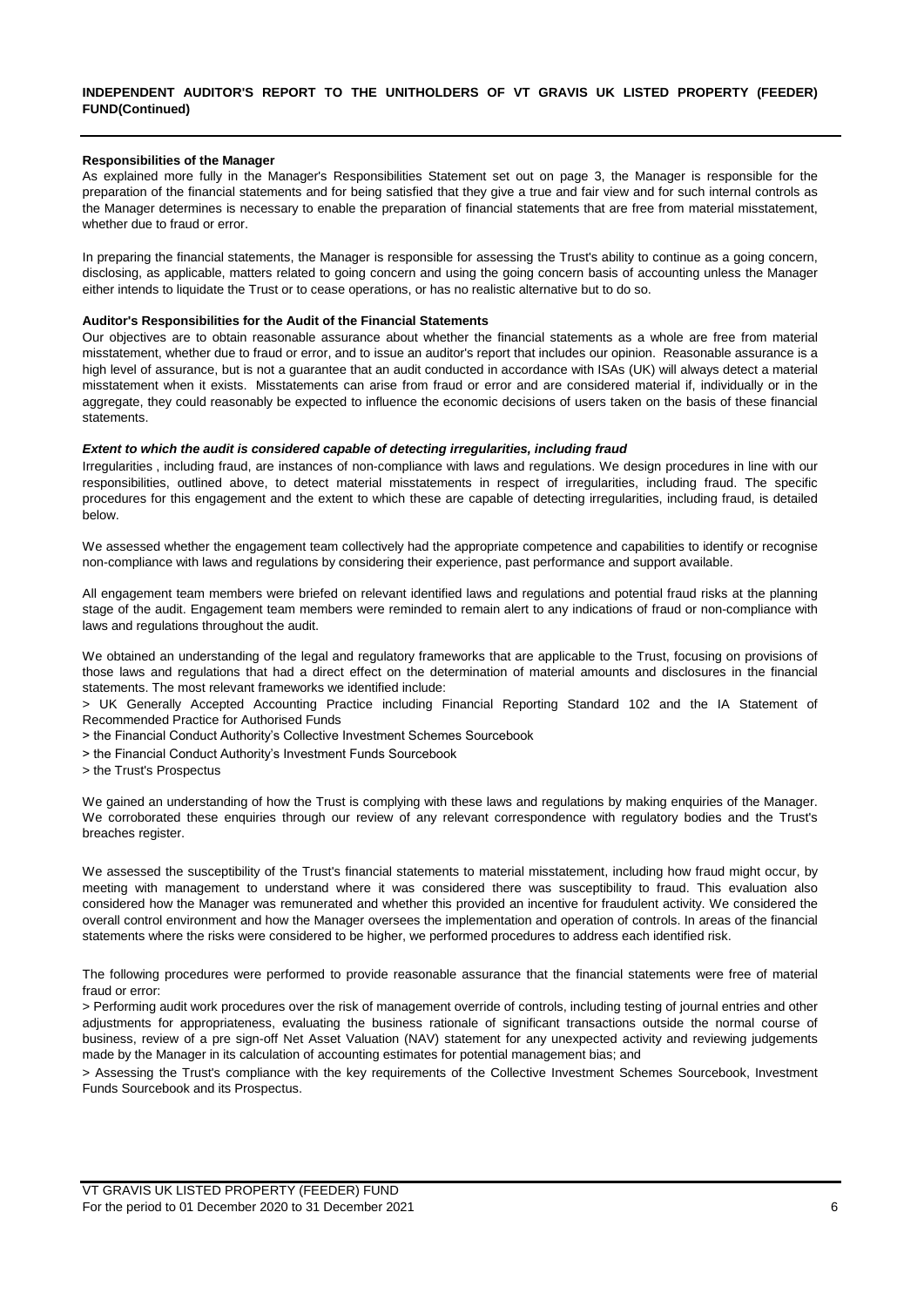### **Auditor's Responsibilities for the Audit of the Financial Statements (continued)**

### *Extent to which the audit is considered capable of detecting irregularities, including fraud (continued)*

Our audit procedures were designed to respond to the risk of material misstatements in the financial statements, recognising that the risk of not detecting a material misstatement due to fraud is higher than the risk of not detecting one resulting from error, as fraud may involve intentional concealment, forgery, collusion, omission or misrepresentation. There are inherent limitations in the audit procedures performed and the further removed non-compliance with laws and regulations is from the events and transactions reflected in the financial statements, the less likely we are to become aware of it.

A further description of our responsibilities is available on the Financial Reporting Council's website at: https://www.frc.org.uk/Our-Work/Audit/Audit-and-assurance/Standards-and-guidance/Standards-and-guidance-for-auditors/Auditors-responsibilities-foraudit/Description-of-auditors-responsibilities-for-audit.aspx. This description forms part of our auditor's report.

#### **Use of Our Report**

This report is made solely to the Trust's unitholders, as a body, in accordance with Rule 4.5.12 of the Collective Investment Schemes sourcebook ("the COLL Rules") issued by the Financial Conduct Authority under section 247 of the Financial Services and Markets Act 2000. Our audit work has been undertaken so that we might state to the Trust's unitholders those matters we are required to state to them in an auditor's report and for no other purpose. To the fullest extent permitted by law, we do not accept or assume responsibility to anyone other than the Trust and the Trust's shareholders as a body, for our audit work, for this report, or for the opinions we have formed.

ste Carichael LP

Johnston Carmichael LLP Chartered Accountants Statutory Auditor Elgin

Date 29 April 2022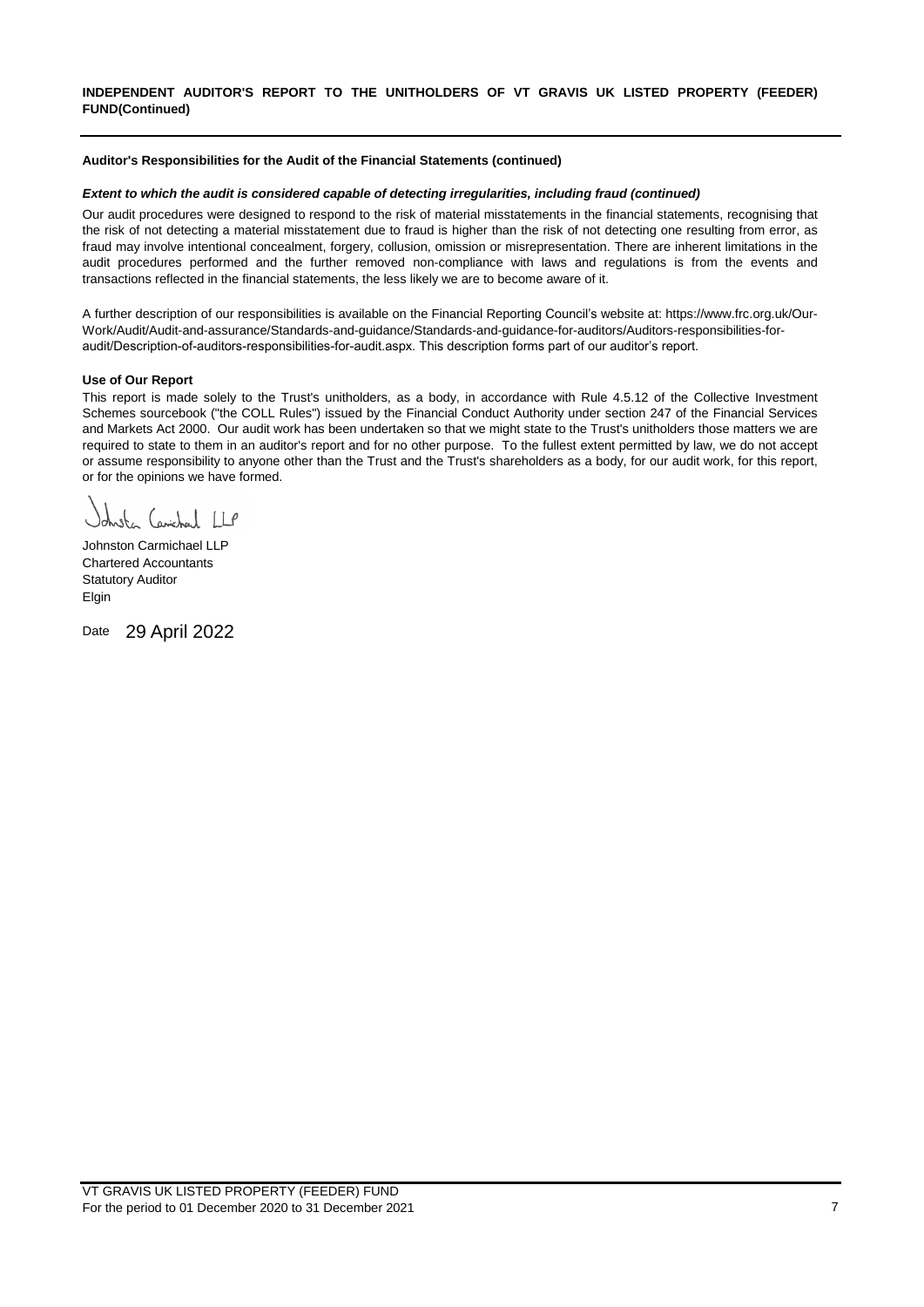The Feeder Fund invests solely in the VT Gravis UK Listed Property (PAIF) Fund. The investment adviser report from that Fund is as follows:

This report is a review of the performance of the VT Gravis UK Listed Property (PAIF) Fund (the "Fund") during the period from 1 December 2020 to 31 December 2021.

The performance objectives of the Fund are:

- to deliver a 4% annual income, via quarterly dividend payments; and
- to provide some capital growth through market cycles (approximately 7 years) after Fund charges

The Fund seeks to achieve its objective primarily by investing in a portfolio of transferable real estate securities such as real estate investment trusts (REITs) listed on the London Stock Exchange, real estate operating companies, bonds and other equities. The Fund diversifies its investments across a range of specialist real estate companies that are likely to benefit from four strong socio-economic mega trends: digitalisation (51.5% portfolio weight), generation rent (20.7% portfolio weight), ageing population (18.7% portfolio weight) and urbanisation (6.3% portfolio weight). At the same time the portfolio minimises exposure to the challenging consumer trends continuing to affect retail real estate, especially shopping centres.

The A Accumulation Class shares were priced at 132.19p on 31 December 2021, which represents a total return of 32.66% over the period. The Fund performance compares similar to the UK real estate index<sup>1</sup> which rose by 33.17% over the same period, and favourably to the global real estate index $2$  which increased by 29.25%. Continuing commitment to the investment strategy has been crucial to growing capital during the periods of coronavirus related market turbulence experienced in 2021, delivering reliable income, and to outperforming the broader UK listed property market.

The Investment Adviser undertakes fundamental research to identify the most attractive investment opportunities within each mega trend. This combination of top-down analysis of socio-economic mega trends together with bottom-up fundamental research has yielded very good results. Since launch the Fund has increased by 32.19% (A Acc GBP), outperforming both the UK real estate index<sup>1</sup>, which has increased by 14.71%, and the global real estate index<sup>2</sup> which has increased by 10.54%. Since inception the Fund has returned 13.72% (A Acc GBP) on an annualised basis.

To maintain their general tax-exempt status, UK REITs are required to distribute 90% of rental profits. Over the course of the year, the Fund declared five distributions totalling 3.5129p (A Inc GBP). In aggregate, the trailing 12-month distributions represent a yield of 2.68% and, on a comparable calendar year basis, this represents just over 10% growth year-on-year. Although the yield falls short of the target it is more than offset by the price appreciation of the underlying investments.

The Investment Adviser implements a long-term unconstrained approach to identifying the best REITs within secular mega trends. At the end of the year the Fund was comprised of 23 investments, up from 22 at the end of 2020. These 23 specialist real estate companies provide diversified exposure to the four mega trends and in aggregate they own more than 5,000 individual properties that are leased to more than 100,000 individual tenants.

In terms of exposure, the largest proportion of capital remains deployed in the digitalisation mega trend, followed by generation rent. Investment parameters cap any single position size at 9.5%, as at the end of December the largest position was Segro, a leading owner and developer of modern warehousing across the UK and continental Europe, representing 9.0% of the Fund. Segro delivered 55.07% total return during the period. The second largest position, representing 7.7% of the Fund, was Tritax Big Box, a leading owner and developer of big box logistics assets around the UK, producing 53.13% total return.

The Investment Adviser's focused approach to investing tends to yield the beneficial result of low portfolio turnover even in times of pandemic-induced uncertainty. The Adviser believes that a properly constructed portfolio will perform throughout market cycles and that excessive levels of portfolio turnover detract from performance. During the period under review, portfolio turnover remained low at 9.68%.

The liquid and transparent nature of owning property via listed companies can also make them targets for asset gathering predators. In July, GCP Student Living found itself the target of a board approved bid from Blackstone, one of the largest global investors in real estate. It is the second time since inception that Blackstone has bid for a Fund holding. GCP Student Living owned a collection of purpose-built student accommodation assets and sat within the generation rent mega trend. While the Investment Adviser would have preferred to own these assets for the long-term, Blackstone paid a premium of 9.3% to the last reported EPRA NAV per share. This premium can be viewed as supporting the rationale for the Fund's focus on investing in REITs that own high-quality assets in the best locations.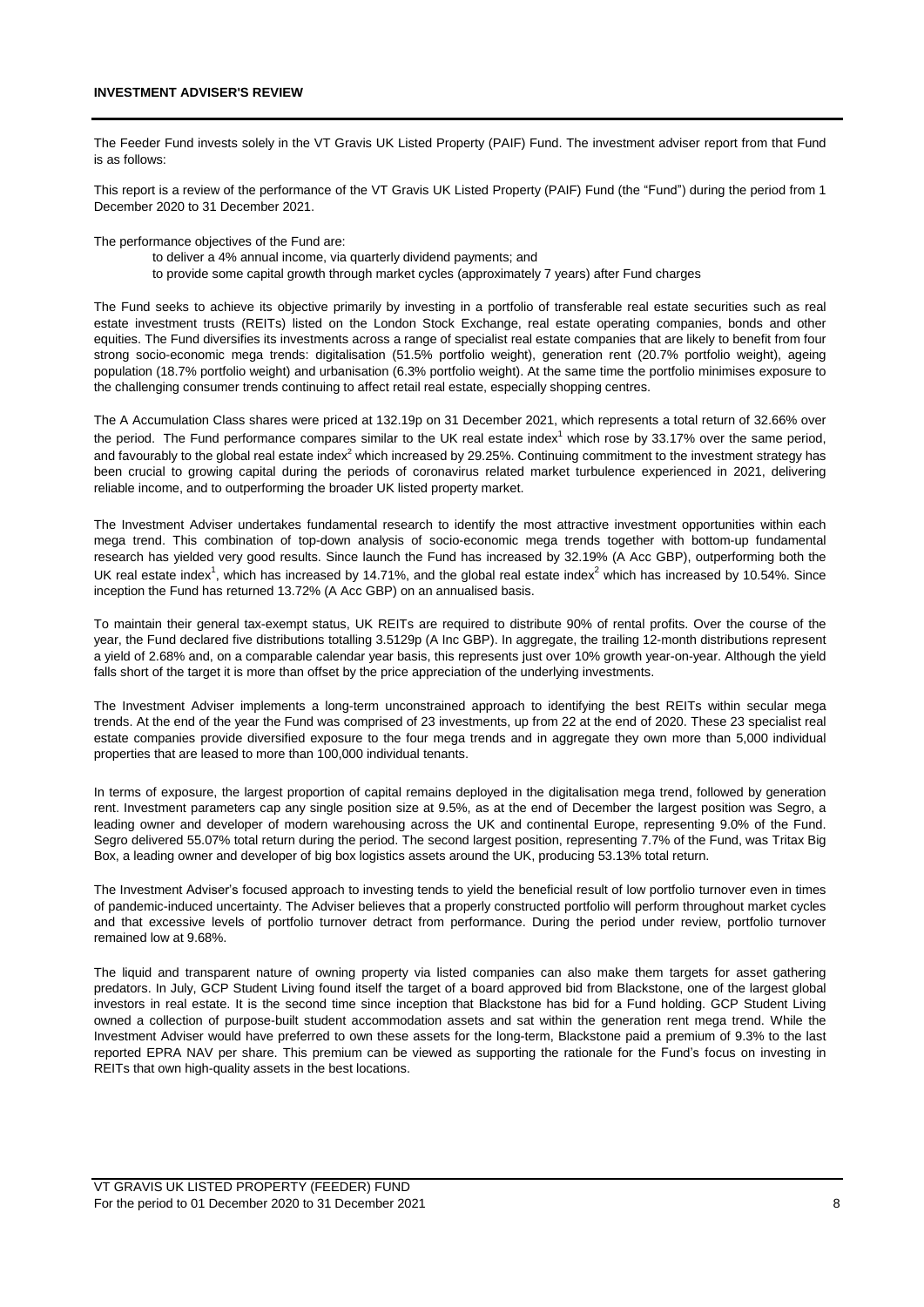#### **INVESTMENT ADVISER'S REVIEW (cont.)**

Over the course of the year four new investment positions were initiated. In the first quarter, Tritax Eurobox (2.67% portfolio weight), the UK listed owner of a well-diversified portfolio of prime Continental European logistics real estate assets, was introduced to the portfolio within the digitalisation mega trend. In the second quarter, the Fund initiated a position in Watkin Jones (portfolio weight 2.96%), the UK's leading developer and manager of 'residential for rent' with a focus on residential the 'build-torent' and 'purpose-built student accommodation' sub-sectors. In the third quarter, the Fund began to invest in PRS REIT (portfolio weight 2.65%), the first UK quoted REIT to focus on high-quality, new-build family homes for the private rental market. And finally, in the fourth quarter, the Fund participated in the IPO of Life Science REIT (portfolio weight 2.53%), the first London-listed specialist REIT focused on UK life science properties. The REIT is targeting a net asset value total return in excess of 10% per annum and an initial dividend yield of 4% per annum, with an intention to grow to 5% in the early years.

During the first half of 2021 the Investment Adviser pivoted the Fund out of Great Portland Estates and redeployed the capital elsewhere within the urbanisation mega trend. The Fund also exited Secure Income REIT with the proceeds being redeployed elsewhere within long-income assets.

Overarching the four investment mega trends is climate change, arguably the biggest long-term challenge facing humanity, and one that is becoming increasingly important in determining the investment prospects for real estate assets. With the built environment contributing approximately 40% of the UK's carbon footprint, REITs are increasingly demonstrating their commitment and expertise towards making a meaningful contribution to reducing this environmental impact.

It is likely that over the course of the coming year there will be an increasing focus on how the built environment contributes to climate change. This is likely to result in a bifurcation in investment returns with the greenest buildings viewed as the most prime investments.

One of the Investment Adviser's preferred measures of environmental performance is the Energy Performance Certificate (EPC). Mandated by the Government, EPC certificates rate properties on a scale running from A+ to G. These certificates have increasingly important investment implications for commercial real estate. The government has set a target of reaching a minimum B rating for commercial properties by 2030 – an ambitious target considering  $c.62\%$ <sup>3</sup> of commercial real estate is currently rated lower than C. As a result, lower rated properties not only represent a potential risk to the environment, but also increasingly, an investment risk with potentially lower occupancy levels and higher maintenance capex. Simply put, the obsolescence risk of older buildings is likely to increase.

The Fund remains positioned on the right side of climate change. Since inception, the Fund has actively taken steps to minimise obsolescence risk by investing in companies that typically own higher EPC rated assets or have a clear strategy to improve the overall EPC rating of their portfolios. Based upon proprietary research the Adviser estimates that over 49% of the portfolio is rated B or higher, far better than the 11% for the overall market $^4$ .

For 2022 the Investment Adviser expects continuing strong occupational demand for modern rental accommodation, self-storage, and urban logistics assets to lead to further dividend growth in the year ahead.

In summary, the Investment Adviser believes that the portfolio continues to be very well positioned to capture the continuing growth of specialist real estate companies generating reliable income, managed by dedicated and focused experts.

Gravis Advisory Limited Investment Adviser to the Fund 20 January 2022

*<sup>1</sup> MSCI UK IMI Core Real Estate Net Total Return Local index.* 

*<sup>2</sup> MSCI World Real Estate Net Total Return Local index.* 

*<sup>3</sup> Non-domestic buildings issued with an EPC rating up until the end of 2020, Ministry of Housing Communities and Local Government.*

*<sup>4</sup>company data, Gravis Advisory Limited estimates, and Ministry of Housing Communities and Local Government*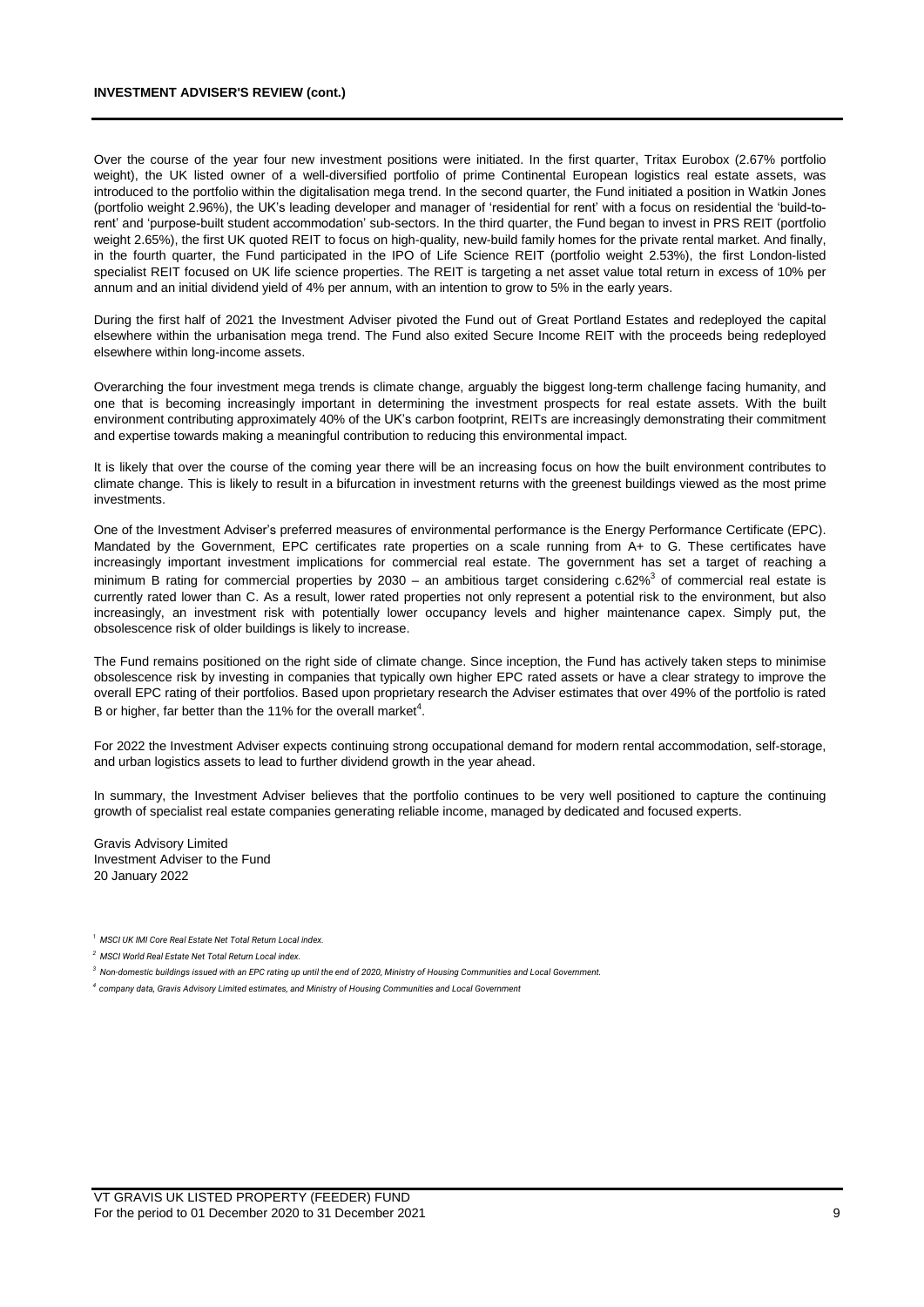## **PERFORMANCE RECORD**

| <b>Financial Highlights</b>         |                                             |                    |                    |
|-------------------------------------|---------------------------------------------|--------------------|--------------------|
|                                     |                                             | <b>Period from</b> | <b>Period from</b> |
|                                     |                                             | 01.12.2020 to      | 31.10.2019 to      |
| <b>Class F Net Income GBP</b>       |                                             | 31.12.2021         | 30.11.2020^        |
| Changes in net assets per unit      |                                             | GBp                | GBp                |
|                                     | Opening net asset value per unit            | 96.5119            | 100.0000           |
|                                     | Return before operating charges             | 31.9423            | 0.4613             |
|                                     | Operating charges (note 1)                  | (1.3483)           | (0.7451)           |
|                                     | Return after operating charges*             | 30.5940            | (0.2838)           |
|                                     | Distributions on income shares              | (3.3442)           | (3.2043)           |
|                                     | Closing net asset value per unit            | 123.7617           | 96.5119            |
|                                     | *after direct transaction costs of:         |                    |                    |
| Performance                         |                                             |                    |                    |
|                                     | Return after charges                        | 31.70%             | (0.28%)            |
| Other information                   |                                             |                    |                    |
|                                     | Closing net asset value                     | £5,609,010         | £3,569,600         |
|                                     | Closing number of units                     | 4,532,106          | 3,698,610          |
|                                     | Closing dilution adjustment                 | 0.00%              | 0.00%              |
|                                     | Operating charges (note 2)                  | 1.13%              | 0.70%              |
|                                     | Direct transaction costs                    | $0.00\%$           | 0.00%              |
| Prices                              |                                             |                    |                    |
|                                     | Highest unit price                          | 123.9705           | 111.9143           |
|                                     | Lowest unit price                           | 94.0325            | 66.9648            |
|                                     | ^Share class launched 31 October 2019       |                    |                    |
|                                     |                                             | <b>Period from</b> | <b>Period from</b> |
|                                     |                                             | 01.12.2020 to      | 31.10.2019 to      |
| <b>Class F Net Accumulation GBP</b> |                                             | 31.12.2021         | 30.11.2020^        |
| Changes in net assets per unit      |                                             | GBp                | GBp                |
|                                     | Opening net asset value per unit            | 99.7796            | 100.0000           |
|                                     | Return before operating charges             | 33.5253            | 0.5371             |
|                                     | Operating charges (note 1)                  | (1.4180)           | (0.7575)           |
|                                     | Return after operating charges*             | 32.1073            | (0.2204)           |
|                                     | Closing net asset value per unit            | 131.8869           | 99.7796            |
|                                     | Retained distributions on accumulated units | 3.5007             | 3.2445             |
|                                     | *after direct transaction costs of:         |                    |                    |
| Performance                         |                                             |                    |                    |
|                                     | Return after charges                        | 32.18%             | (0.22%)            |
| Other information                   |                                             |                    |                    |
|                                     | Closing net asset value                     | £33,420,662        | £17,068,876        |
|                                     | Closing number of units                     | 25,340,396         | 17,106,571         |
|                                     | Closing dilution adjustment                 | 0.00%              | $0.00\%$           |
|                                     | Operating charges (note 2)                  | 1.13%              | 0.70%              |
|                                     | Direct transaction costs                    | $0.00\%$           | $0.00\%$           |
| Prices                              |                                             |                    |                    |
|                                     | Highest unit price                          | 131.8869           | 112.0841           |
|                                     | Lowest unit price                           | 97.2163            | 67.4986            |
|                                     |                                             |                    |                    |

^Share class launched 31 October 2019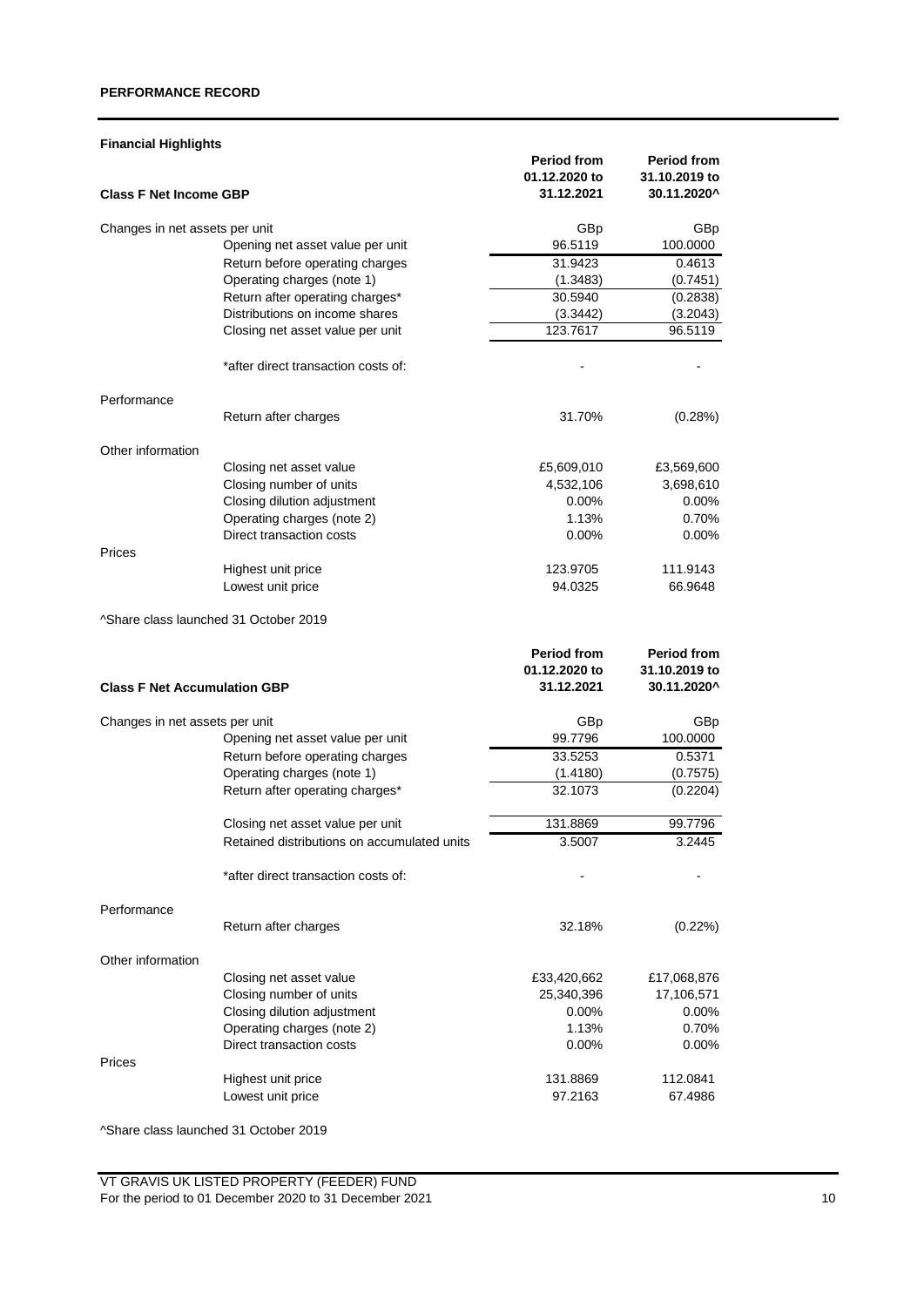## **PERFORMANCE RECORD (continued)**

| <b>Financial Highlights (continued)</b> |                                              |               |                    |
|-----------------------------------------|----------------------------------------------|---------------|--------------------|
|                                         |                                              | Period from   | <b>Period from</b> |
|                                         |                                              | 01.12.2020 to | 02.04.20 to        |
|                                         | <b>Class F Net Accumulation EUR (Hedged)</b> | 31.12.2021    | 30.11.20*          |
|                                         |                                              |               |                    |
| Changes in net assets per unit          |                                              | <b>EURc</b>   | <b>EURc</b>        |
|                                         | Opening net asset value per unit             | 117.0339      | 100.0000           |
|                                         | Return before operating charges              | 38.4913       | 17.8568            |
|                                         | Operating charges (note 1)                   | (1.6581)      | (0.8229)           |
|                                         | Return after operating charges*              | 36.8332       | 17.0339            |
|                                         | Closing net asset value per unit             | 153.8671      | 117.0339           |
|                                         | Retained distributions on accumulated units  | 3.5206        | 2.5633             |
|                                         | *after direct transaction costs of:          |               |                    |
| Performance                             |                                              |               |                    |
|                                         | Return after charges                         | 31.47%        | 17.03%             |
|                                         |                                              |               |                    |
| Other information                       |                                              |               |                    |
|                                         | Closing net asset value                      | €83,740       | €63,694            |
|                                         | Closing number of units                      | 54,424        | 54,424             |
|                                         | Closing dilution adjustment                  | $0.00\%$      | 0.00%              |
|                                         | Operating charges (note 2)                   | 1.13%         | 0.70%              |
|                                         | Direct transaction costs                     | $0.00\%$      | $0.00\%$           |
| Prices                                  |                                              |               |                    |
|                                         | Highest unit price                           | 153.8671      | 120.6390           |
|                                         | Lowest unit price                            | 114.1388      | 97.5854            |
| *Share class launched 2 April 2020      |                                              |               |                    |
|                                         |                                              |               |                    |
|                                         |                                              | Period from   | <b>Period from</b> |
|                                         |                                              | 01.12.2020 to | 02.04.20 to        |
|                                         | <b>Class F Net Accumulation USD (Hedged)</b> | 31.12.2021    | 30.11.20*          |
| Changes in net assets per unit          |                                              | <b>USDc</b>   | <b>USDc</b>        |
|                                         | Opening net asset value per unit             | 118.2577      | 100.0000           |
|                                         | Return before operating charges              | 40.6160       | 19.0853            |
|                                         | Operating charges (note 1)                   | (1.6860)      | (0.8276)           |
|                                         | Return after operating charges*              | 38.9300       | 18.2577            |
|                                         |                                              |               |                    |
|                                         | Closing net asset value per unit             | 157.1877      | 118.2577           |
|                                         | Retained distributions on accumulated units  | 3.0194        | 2.2424             |
|                                         | *after direct transaction costs of:          |               |                    |
| Performance                             |                                              |               |                    |
|                                         | Return after charges                         | 32.92%        | 18.26%             |
| Other information                       |                                              |               |                    |
|                                         | Closing net asset value                      | \$331,465     | \$46,078           |
|                                         | Closing number of units                      | 210,872       | 38,964             |
|                                         | Closing dilution adjustment                  | 0.00%         | 0.00%              |
|                                         |                                              |               |                    |
|                                         | Operating charges (note 2)                   | 1.13%         | 0.70%              |
| Prices                                  | Direct transaction costs                     | 0.00%         | 0.00%              |
|                                         | Highest unit price                           | 157.1877      | 121.9131           |
|                                         | Lowest unit price                            | 115.4904      | 96.5238            |
|                                         |                                              |               |                    |
|                                         |                                              |               |                    |

\*Share class launched 2 April 2020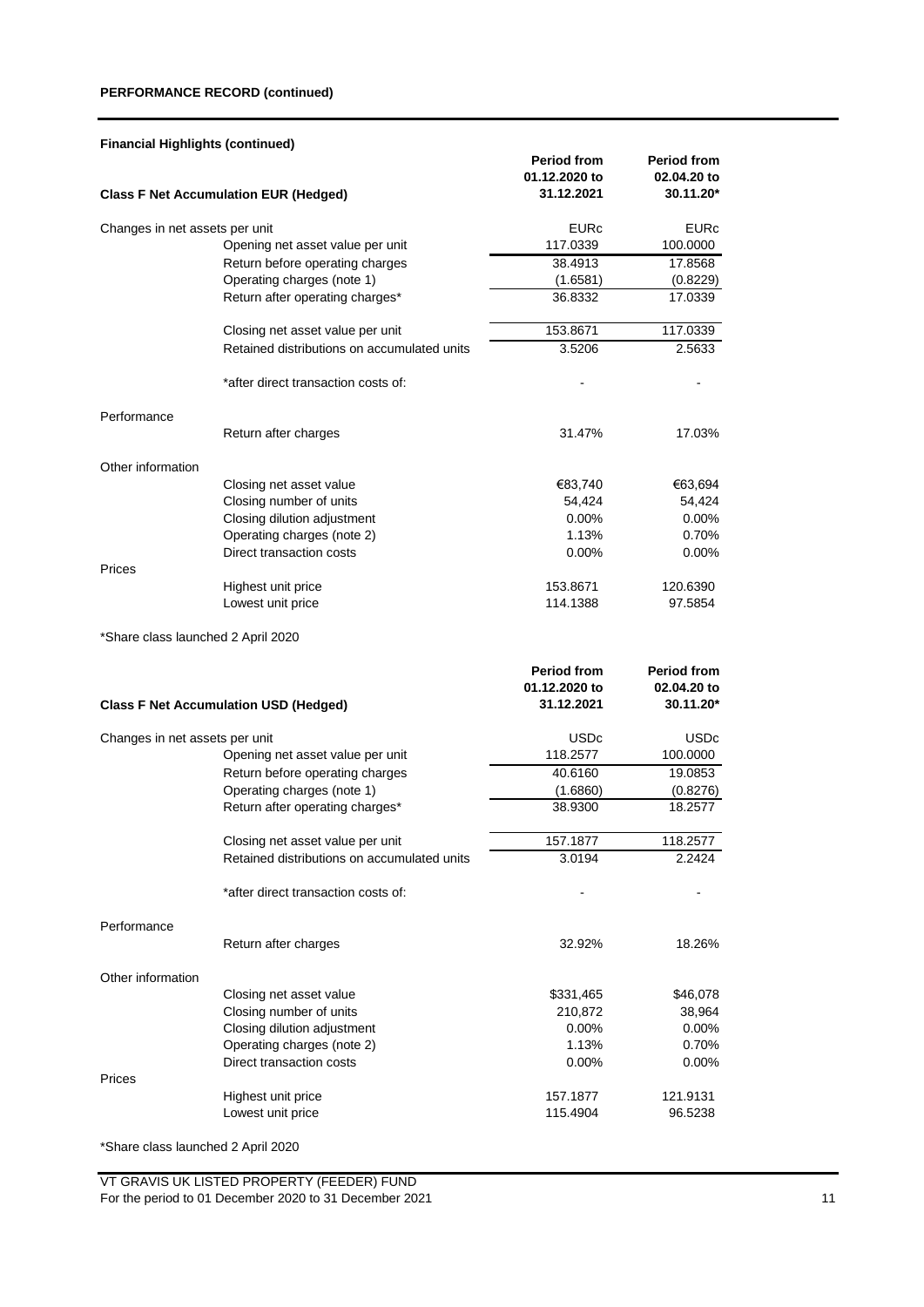1. The operating charges per unit figure is calculated by applying the operating charges percentage to the average net asset valuation per share throughout the period.

2. The operating charges percentage is based on the expenses incurred during the period annualised, as a proportion of the average net asset value of the Sub-fund plus the costs of the underlying holdings. Note the 2020 operating charges percentage excludes the underlying costs of investment trust funds which are included in the 2021 operating charges following the latest IA guidance issued in 2020.

## **Risk Profile**

Based on past data, the Fund is ranked a '5' on the synthetic risk and reward indicator scale (of 1 to 7) as described fully in the Key Investor Information Document. The Sub-fund is ranked 5 "because monthly historical performance data indicates that relatively high rises and falls in market prices would have occurred historically.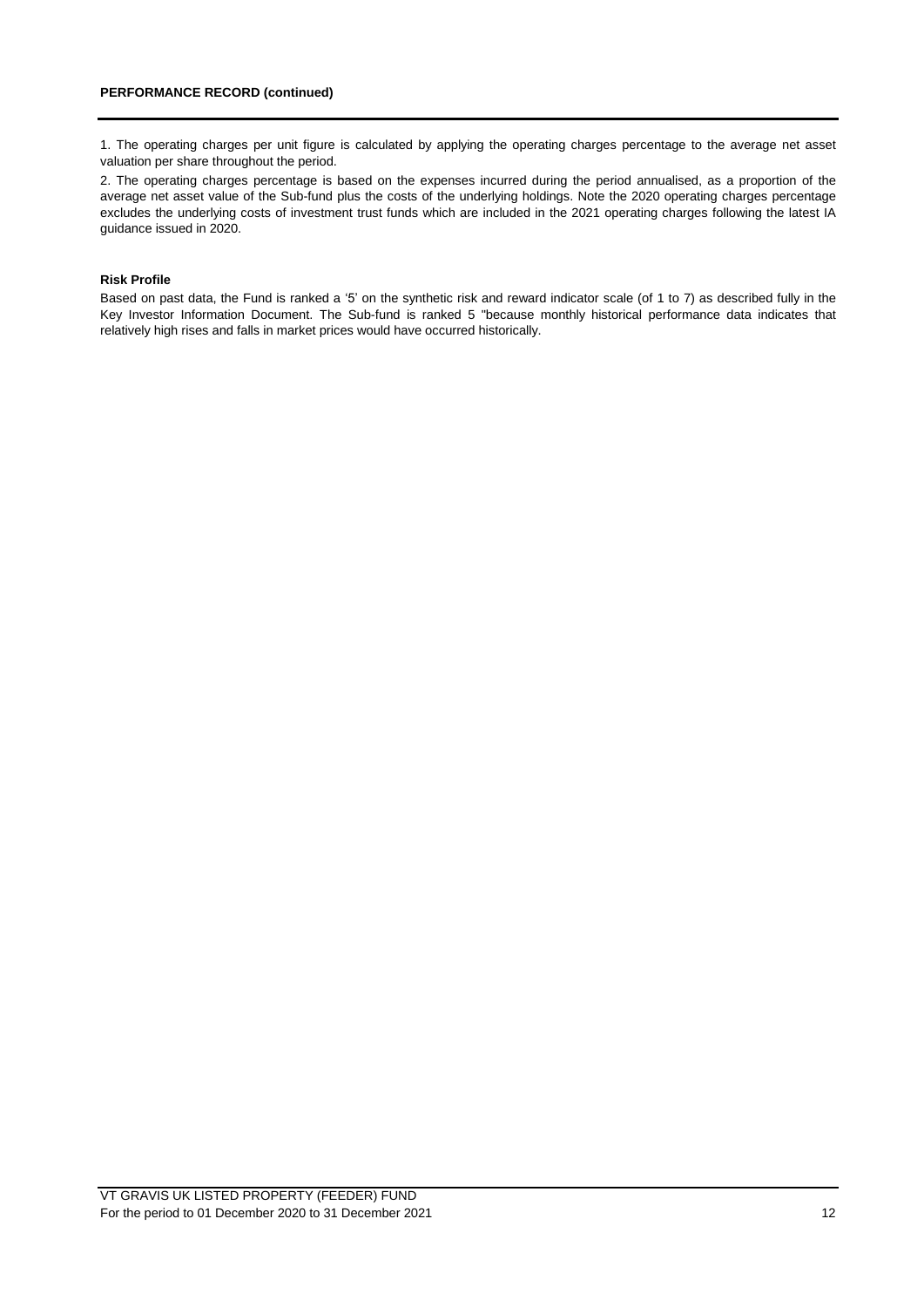As at 31 December 2021

|         |                                                                       | Value £    | % of net assets |
|---------|-----------------------------------------------------------------------|------------|-----------------|
| Holding | EQUITIES (30.11.2020: 100.09%)                                        |            |                 |
|         | 24,959,675 VT Gravis UK Listed Property (PAIF) Fund F GBP Net Acc     | 33,491,042 | 85.18           |
|         | 4,460,505 VT Gravis UK Listed Property (PAIF) Fund F GBP Net Inc      | 5,610,129  | 14.27           |
|         | 54,422 VT Gravis UK Listed Property (PAIF) Fund F EUR Net Acc Hedged  | 71,203     | 0.18            |
|         | 211,054 VT Gravis UK Listed Property (PAIF) Fund F EUR Net USD Hedged | 247.294    | 0.63            |
|         |                                                                       | 39,419,668 | 100.26          |
|         | Currency hedges (30.11.2020: 0.00%)                                   | 554        |                 |
|         | Portfolio of investments (30.11.2020: 100.09%)                        | 39,420,222 | 100.26          |
|         | Net other assets (30.11.2020: (0.09%))                                | (101, 151) | (0.26)          |
|         |                                                                       | 39,319,071 | 100.00          |

Note all holdings are related securities to the Manager.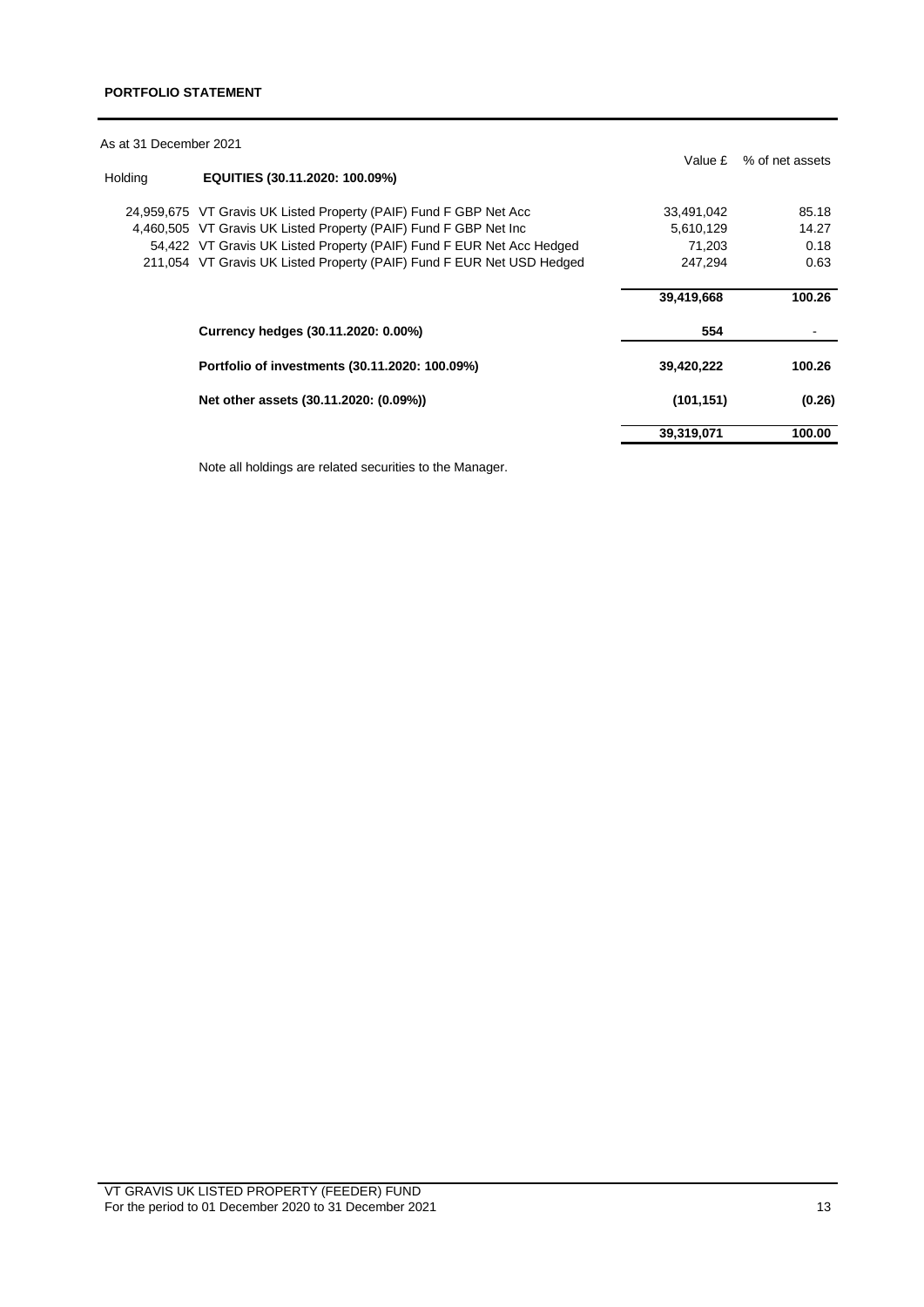|                                                               | £          |
|---------------------------------------------------------------|------------|
| Total sales for the period (note 14)                          | 8,039,924  |
| VT Gravis UK Listed Property (PAIF) Fund F GBP Net Acc        | 7,020,503  |
| VT Gravis UK Listed Property (PAIF) Fund F GBP Net Inc        | 979.616    |
| VT Gravis UK Listed Property (PAIF) Fund F EUR Net USD Hedged | 39.805     |
|                                                               | £          |
| Total purchase for the period (note 14)                       | 18,153,339 |
| VT Gravis UK Listed Property (PAIF) Fund F GBP Net Acc        | 16,067,179 |
| VT Gravis UK Listed Property (PAIF) Fund F GBP Net Inc        | 1,872,117  |
| VT Gravis UK Listed Property (PAIF) Fund F EUR Net USD Hedged | 214.043    |

The above transactions represent all the purchases and sales during the period.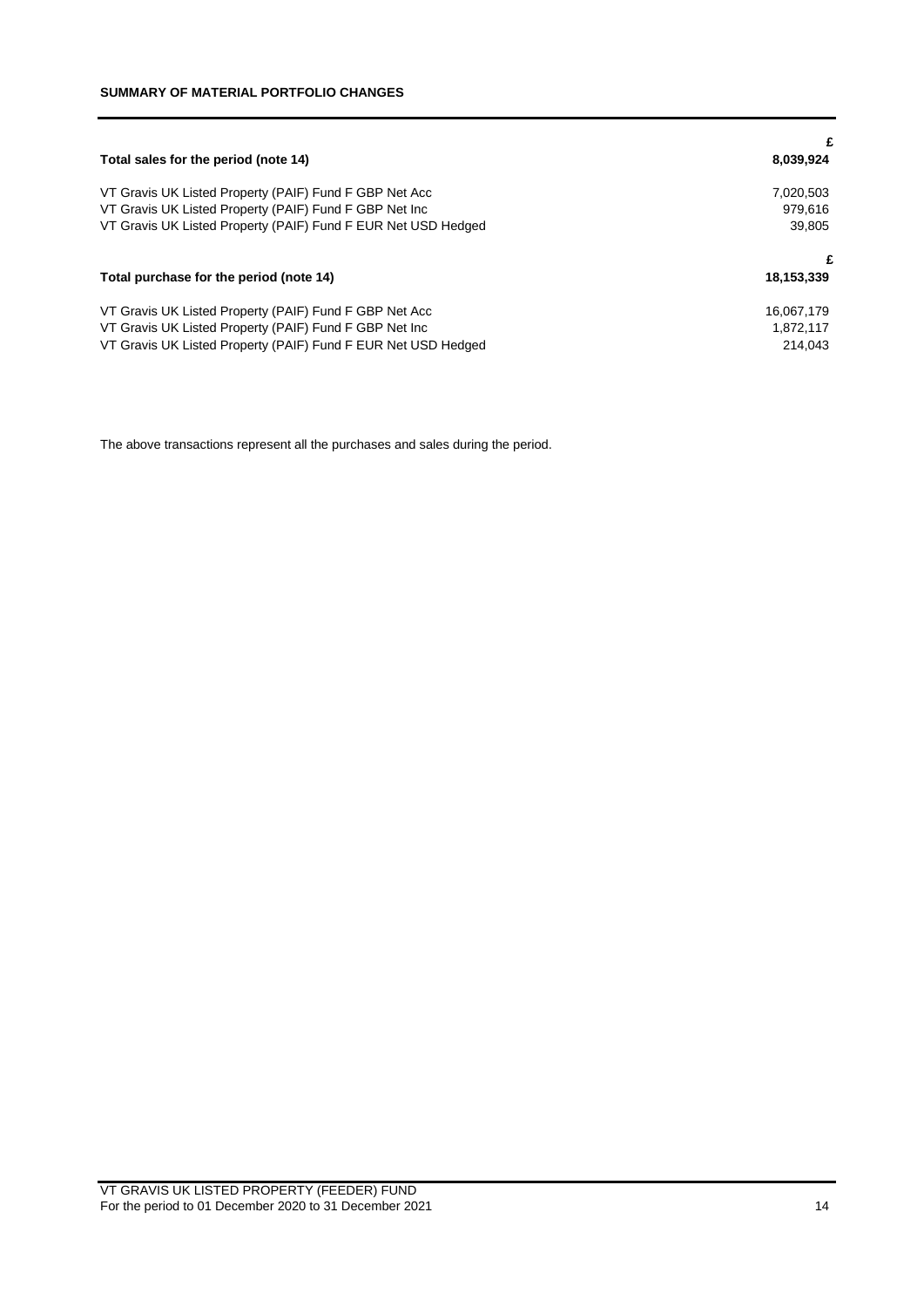## **STATEMENT OF TOTAL RETURN**

|  | For the period ended 31 December 2021 |
|--|---------------------------------------|
|--|---------------------------------------|

|                 |                                         | <b>Notes</b> | Period 01.12.2020 to<br>31.12.2021 |            | Period 31.10.2019 to<br>30.11.2020 |            |
|-----------------|-----------------------------------------|--------------|------------------------------------|------------|------------------------------------|------------|
|                 |                                         |              | £                                  | £          | £                                  | £          |
| Income          | Net capital gains/(losses)              | $\mathbf{2}$ |                                    | 7,757,102  |                                    | (596, 550) |
|                 | Revenue                                 | 3            | 979,619                            |            | 721,363                            |            |
| Expenses        |                                         | 4            | (259, 539)                         |            | (179, 038)                         |            |
|                 | Interest payable and similar charges    | 6            | (231)                              |            | (135)                              |            |
|                 | Net revenue before taxation             |              | 719,849                            |            | 542,190                            |            |
| <b>Taxation</b> |                                         | 5            | (131, 970)                         |            |                                    |            |
|                 | Net revenue after taxation              |              |                                    | 587,879    |                                    | 542,190    |
|                 | Total return before distributions       |              |                                    | 8,344,981  |                                    | (54, 360)  |
|                 | Finance costs: distributions            | 6            |                                    | (890, 707) |                                    | (691, 549) |
|                 | Changes in net assets attributable to   |              |                                    |            |                                    |            |
|                 | shareholders from investment activities |              |                                    | 7,454,274  |                                    | (745,909)  |

## **STATEMENT OF CHANGES IN NET ASSETS ATTRIBUTABLE TO UNITHOLDERS**

| For the period ended 31 December 2021                                                        | Period<br>01.12.2020 to<br>31.12.2021<br>£ | Period<br>31.10.2019 to<br>30.11.2020<br>£ |
|----------------------------------------------------------------------------------------------|--------------------------------------------|--------------------------------------------|
| Opening net assets attributable to shareholders                                              | 20,730,143                                 |                                            |
| Amounts receivable on creation of shares                                                     | 23,006,668                                 | 28,894,530                                 |
| Amounts payable on redemption of shares                                                      | (12,631,221)                               | (8,054,067)                                |
| Retained distributions on accumulation shares                                                | 757,959                                    | 599,981                                    |
| Dilution levy                                                                                | 1,248                                      | 35,608                                     |
| Changes in net assets attributable to shareholders from<br>investment activities (see above) | 7,454,274                                  | (745,909)                                  |
| Closing net assets attributable to shareholders                                              | 39,319,071                                 | 20,730,143                                 |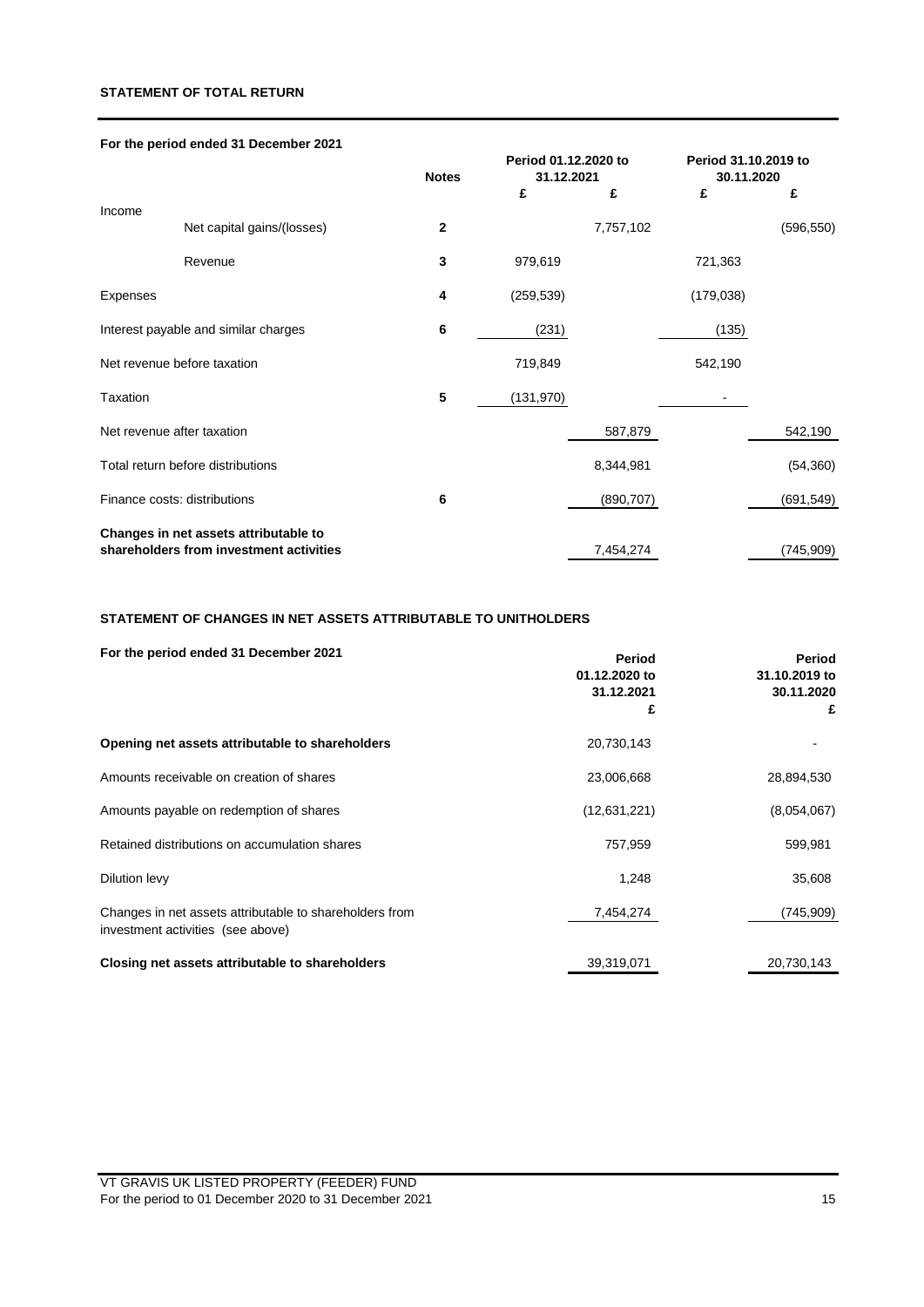## **BALANCE SHEET**

| As at 31 December 2021                  | <b>Notes</b> | 31.12.2021 |            | 30.11.2020 |            |
|-----------------------------------------|--------------|------------|------------|------------|------------|
|                                         |              | £          | £          | £          | £          |
| <b>FIXED ASSETS</b>                     |              |            |            |            |            |
| Investment assets                       |              |            | 39,420,222 |            | 20,746,233 |
| <b>CURRENT ASSETS</b>                   |              |            |            |            |            |
| Debtors                                 | 7            | 204,830    |            | 334,174    |            |
| Cash and bank balances                  | 8            |            |            | 35,450     |            |
| <b>Total current assets</b>             |              |            | 204,830    |            | 369,624    |
| <b>Total assets</b>                     |              |            | 39,625,052 |            | 21,115,857 |
| <b>INVESTMENT LIABILITIES</b>           |              |            |            |            | (166)      |
| <b>CURRENT LIABILITIES</b>              |              |            |            |            |            |
| Distribution payable on income shares   |              | (24, 978)  |            | (19, 892)  |            |
| Bank overdraft                          | 8            | (64, 360)  |            | (99)       |            |
| Creditors                               | 9            | (216, 643) |            | (365, 557) |            |
| <b>Total current liabilities</b>        |              |            | (305, 981) |            | (385, 548) |
| Net assets attributable to shareholders |              |            | 39,319,071 |            | 20,730,143 |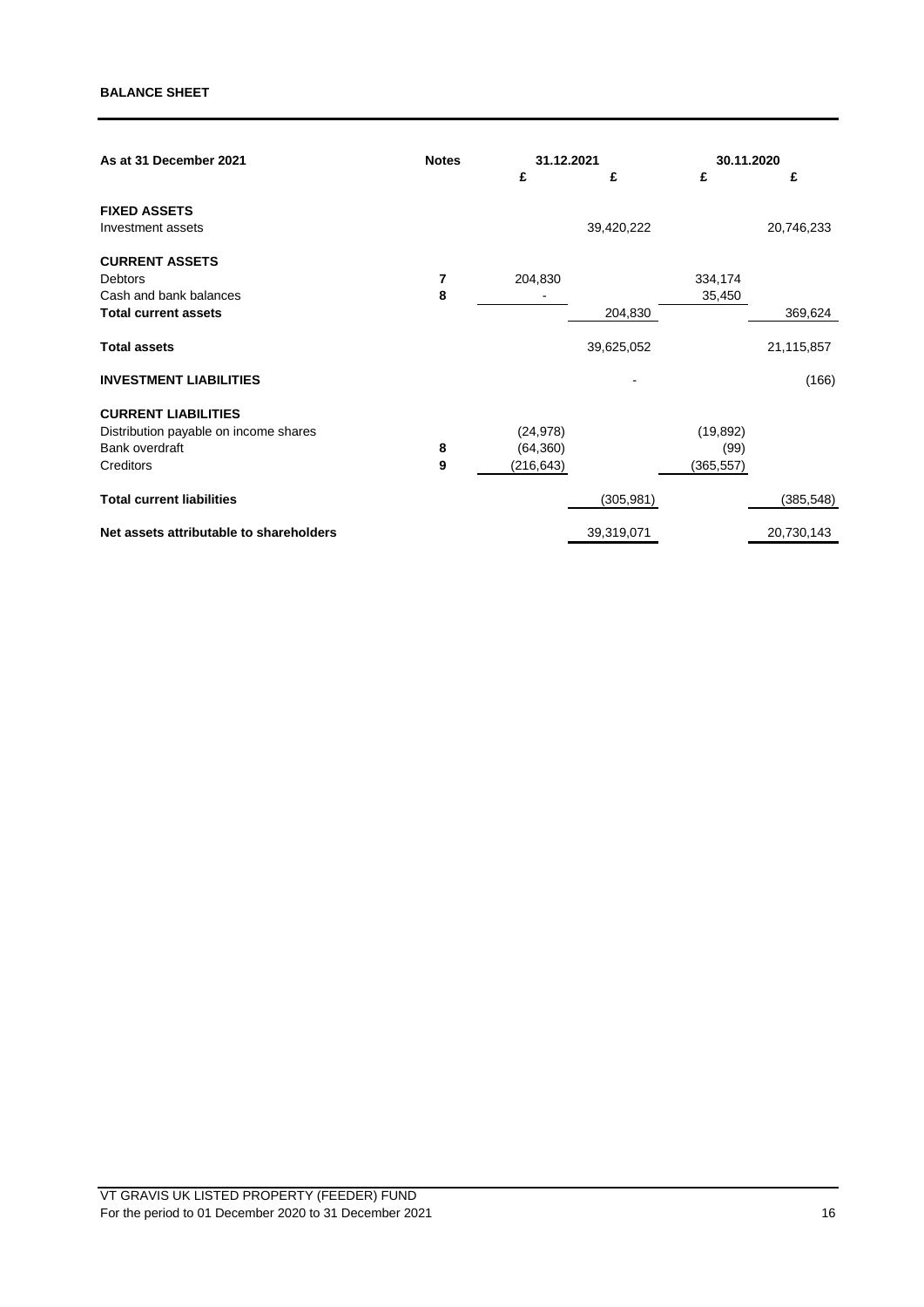#### **1 Accounting policies**

The principal accounting policies, which have been applied in the current period are set out below:

(a) The financial statements have been prepared in accordance with FRS 102, the Statement of Recommended Practice for Authorised Funds (SORP) issued by the Investment Association (IA) in May 2014 and the amendments to the SORP issued by the IA in June 2017. The functional currency is Sterling.

(b) Dividends on equities and property income distributions are recognised when the security is quoted ex-dividend. Other revenue is accounted for on an accruals basis. The IM rebate is calculated and accrued for daily and credited to capital each day.

Equalisation received by the way of distributions from OEICs/unit trust investments is not included in revenue but is reflected as a reduction in the book cost of that investment.

(c) The ordinary element of stocks received in lieu of cash dividends is recognised as revenue of the Trust, and where applicable is included in the distribution. In the case of enhanced stock dividend the value of the enhancement is treated as capital.

(d) Special dividends are treated as repayments of capital or revenue depending on the facts of each particular case.

(e) All expenses are accounted for on an accruals basis and are charged to the capital of the Trust.

(f) Where the revenue from investments exceeds the expenses of the Trust, quarterly distributions are allocated to all holders of income and accumulation shares.

(g) Collective investment schemes are valued at bid prices for dual priced funds and at single prices for single priced funds, on the last business day of the accounting period, being 31 December 2021 at 12 noon.

(h) All transactions in foreign currencies are converted into Sterling at the rates of exchange ruling at the date of such transactions. Foreign currency assets and liabilities at the end of the accounting period are translated at the exchange rates at the closing valuation point on 31 December 2021.

(i) Deferred tax is recognised in respect of all timing differences that have originated but not reversed at the balance sheet date where transactions or events have occurred at that date that will result in an obligation to pay less or receive more tax. Deferred tax assets are recognised only to the extent that the Manager considers that it is more likely than not there will be taxable profits from which underlying timing differences can be deducted.

(j) The Trust operates a dilution adjustment also known as swing pricing. This means that the daily price of the Trust is swung up or down, depending on whether there are net inflows or outflows respectively. This means that the costs of transactions in the underlying investments of the Trust are borne by those entering or exiting, rather than affecting the returns of existing shareholders. The dilution adjustment will be calculated by reference to the costs of dealing in the underlying investments of that Trust, including any dealing spreads, and these can vary with market conditions. The Manager estimates that the estimated range of this adjustment will typically fall in the range of 0.01% to 0.75% when buying or selling units, with a maximum of 1.00%.

(k) Equalisation will be applied to the Trust. An allocation of income to be made in respect of each share issued or sold by the Manager during an accounting period in respect of which that income allocation is made may include a capital sum ("income equalisation") representing the Manager's best estimate of the amount of income included in the price of that share.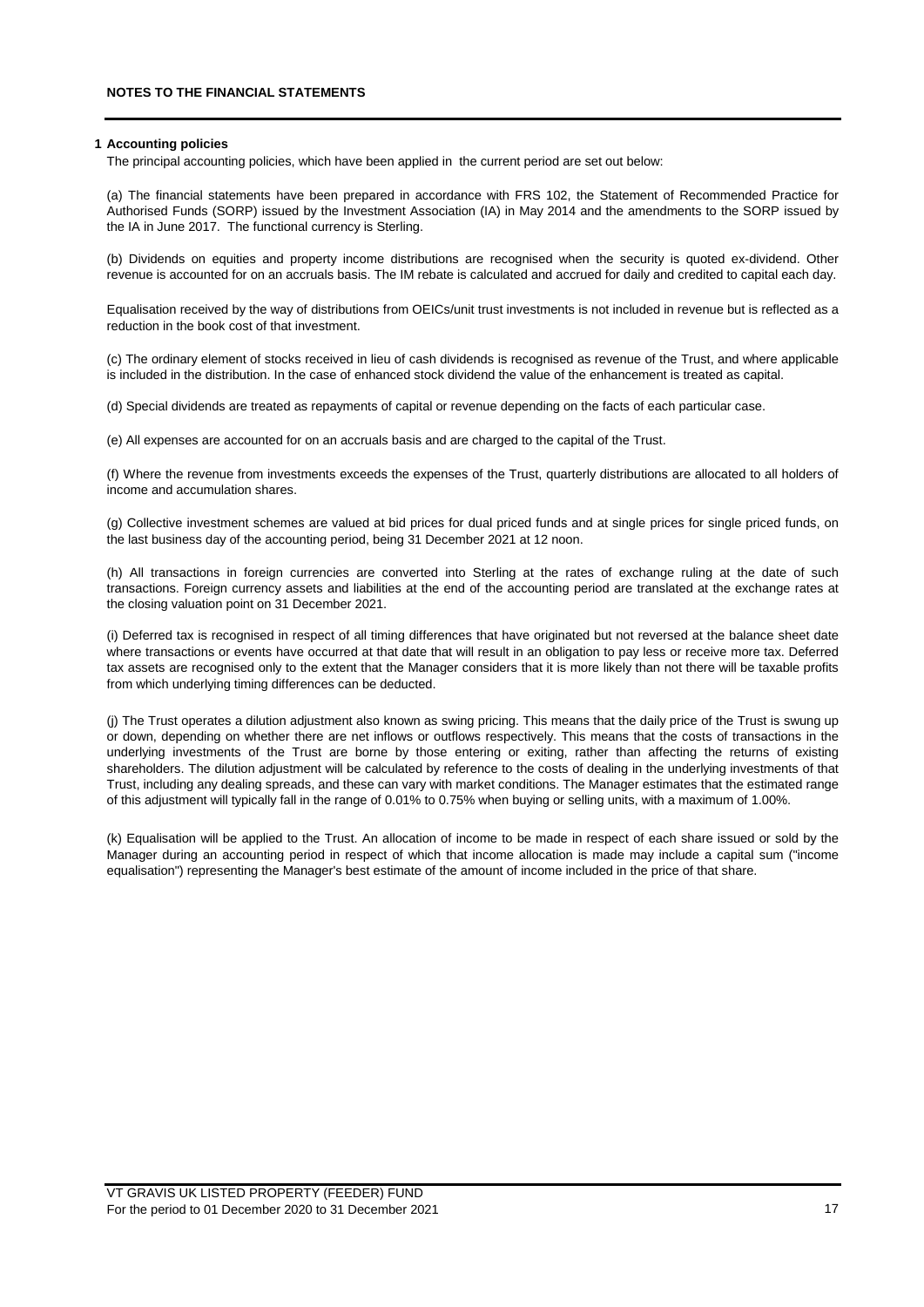## **NOTES TO THE FINANCIAL STATEMENTS (Continued)**

| 2 Net capital gains/(losses)                                                                                                                                             | Period 01.12.2020<br>to 31.12.2021<br>£                | Period 31.10.2019<br>to 30.11.2020<br>£            |
|--------------------------------------------------------------------------------------------------------------------------------------------------------------------------|--------------------------------------------------------|----------------------------------------------------|
| The net capital gains/(losses) comprise:                                                                                                                                 |                                                        |                                                    |
| Realised non-derivative securities gains/(losses)<br>Unrealised non-derivative securities gains<br>Currency hedge losses<br>Currency gains<br><b>Transaction charges</b> | 6,101,835<br>1,655,522<br>(44, 453)<br>44,379<br>(181) | (791, 169)<br>195,992<br>(1, 572)<br>317<br>(118)  |
| Total net capital gains/(losses)                                                                                                                                         | 7,757,102                                              | (596, 550)                                         |
| 3 Revenue                                                                                                                                                                | Period 01.12.2020<br>to 31.12.2021<br>£                | Period 31.10.2019<br>to 30.11.2020<br>£            |
| Non-taxable dividends<br>Property income distributions (PIDs)<br>Interest distributions<br><b>Bank interest</b><br>AMC rebate                                            | 322,689<br>618,637<br>1,933<br>217<br>36,143           | 279,502<br>411,097<br>865<br>85<br>29,814          |
| Total revenue                                                                                                                                                            | 979,619                                                | 721,363                                            |
| 4 Expenses<br>Payable to the Manager, associates of the Manager,<br>and agents of either of them:<br>Manager fee                                                         | Period 01.12.2020<br>to 31.12.2021<br>£<br>225,362     | Period 31.10.2019<br>to 30.11.2020<br>£<br>149,194 |
| Payable to the Trustee, associates of the<br>Trustee, and agents of either of them:<br>Trustee fee<br>Safe custody fee                                                   | 7,810<br>3,665<br>11,475                               | 7,793<br>2,259<br>10,052                           |
| Other expenses:<br>Audit fee<br>FCA fee<br>Other fees                                                                                                                    | 7,500<br>60<br>15,142<br>22,702                        | 8,100<br>76<br>11,616<br>19,792                    |
| <b>Total expenses</b>                                                                                                                                                    | 259,539                                                | 179,038                                            |
|                                                                                                                                                                          |                                                        |                                                    |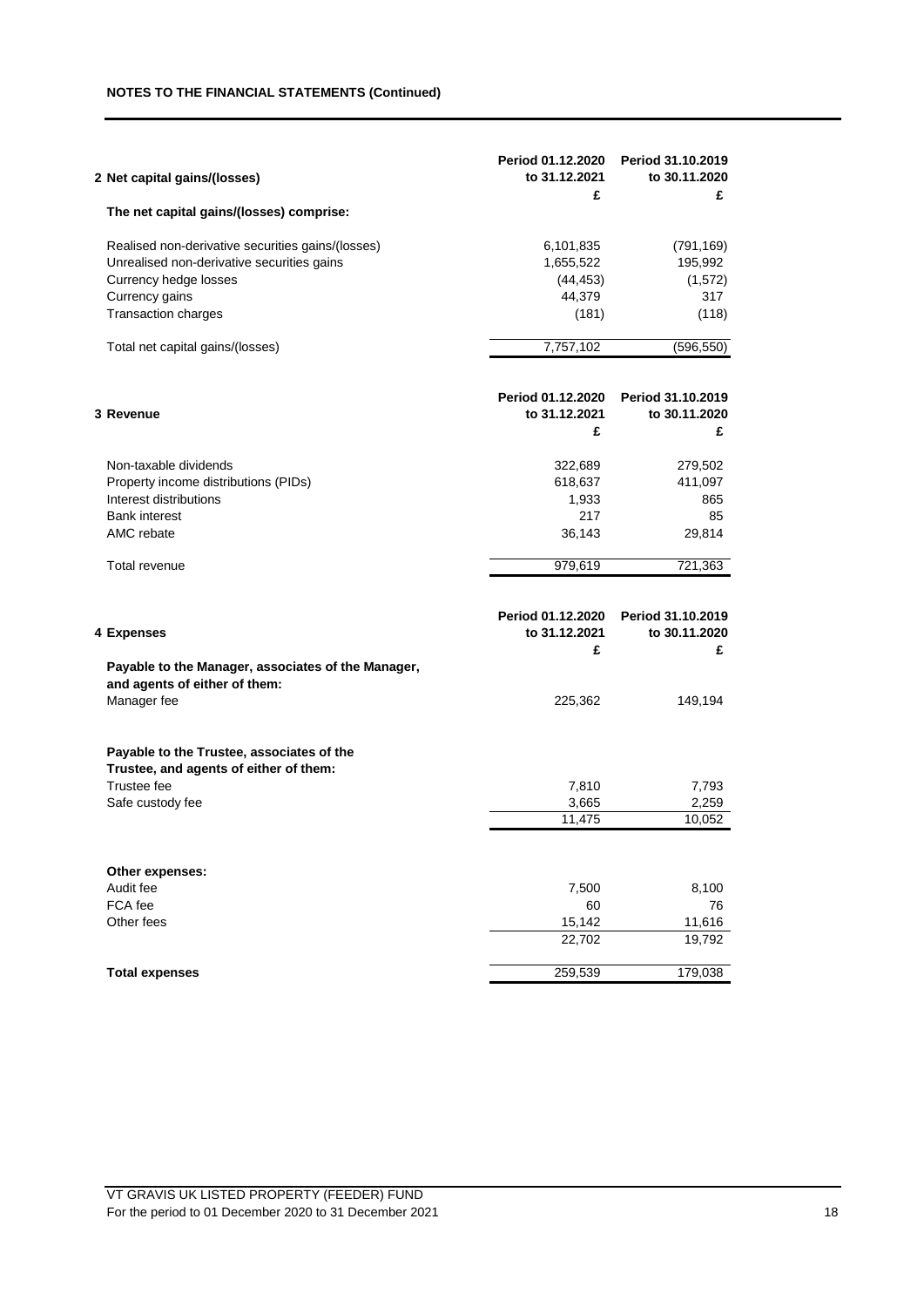| 5 Taxation                                              | Period 01.12.2020<br>to 31.12.2021<br>£ | Period 31.10.2019<br>to 30.11.2020<br>£ |
|---------------------------------------------------------|-----------------------------------------|-----------------------------------------|
| (a) Analysis of charge in the period                    |                                         |                                         |
| UK corporation tax charge                               | 79,432                                  |                                         |
| Prior year tax adjustment                               | 52,538                                  |                                         |
| Total tax charge for the period (note 5b)               | 131,970                                 |                                         |
| (b) Factors affecting current tax charge for the period |                                         |                                         |
| The tax assessed for the period is lower than the       |                                         |                                         |
| standard rate of corporation tax in the UK for an       |                                         |                                         |
| authorised unit trust 20.00% (2020:20.00%)              |                                         |                                         |
| The differences are explained below:                    |                                         |                                         |
| Net revenue before UK corporation tax                   | 719,849                                 | 542,190                                 |
| Corporation tax at 20.00% (2020:20.00%)                 | 143,970                                 | 108,438                                 |
| Effects of:                                             |                                         |                                         |
| Revenue not subject to UK corporation tax               | (64, 538)                               | (138, 293)                              |
| Excess management expenses                              |                                         | 29,855                                  |
| Prior year tax adjustment                               | 52,538                                  |                                         |
| Total tax charge for period (note 5a)                   | 131,970                                 |                                         |
|                                                         |                                         |                                         |

## **(c) Provision for deferred taxation**

At 31 December 2021 there is no potential deferred tax asset or liability (30 November 2020: nil).

| 6 Finance costs                                 | Period 01.12.2020<br>to 31.12.2021 | Period 31.10.2019<br>to 30.11.2020 |  |
|-------------------------------------------------|------------------------------------|------------------------------------|--|
|                                                 | £                                  | £                                  |  |
| Interim dividend distributions                  | 716,151                            | 576,583                            |  |
| Final dividend distribution                     | 174,547                            | 114,976                            |  |
|                                                 | 890,698                            | 691,559                            |  |
| Add: Revenue deducted on cancellation of shares | 24                                 | 2                                  |  |
| Deduct: Revenue received on issue of shares     | (15)                               | (12)                               |  |
| Net distribution for the period                 | 890,707                            | 691,549                            |  |
| Interest                                        | 231                                | 135                                |  |
| Total finance costs                             | 890,938                            | 691,684                            |  |
| <b>Reconciliation of distributions</b>          |                                    |                                    |  |
| Net revenue after taxation                      | 587,879                            | 542,190                            |  |
| Expenses met by capital less AMC rebate         | 223,396                            | 149,359                            |  |
| Relief on expenses allocated to capital         | (44, 679)                          |                                    |  |
| Balance carried forward                         | 124,111                            |                                    |  |
| Net distribution for the period                 | 890,707                            | 691,549                            |  |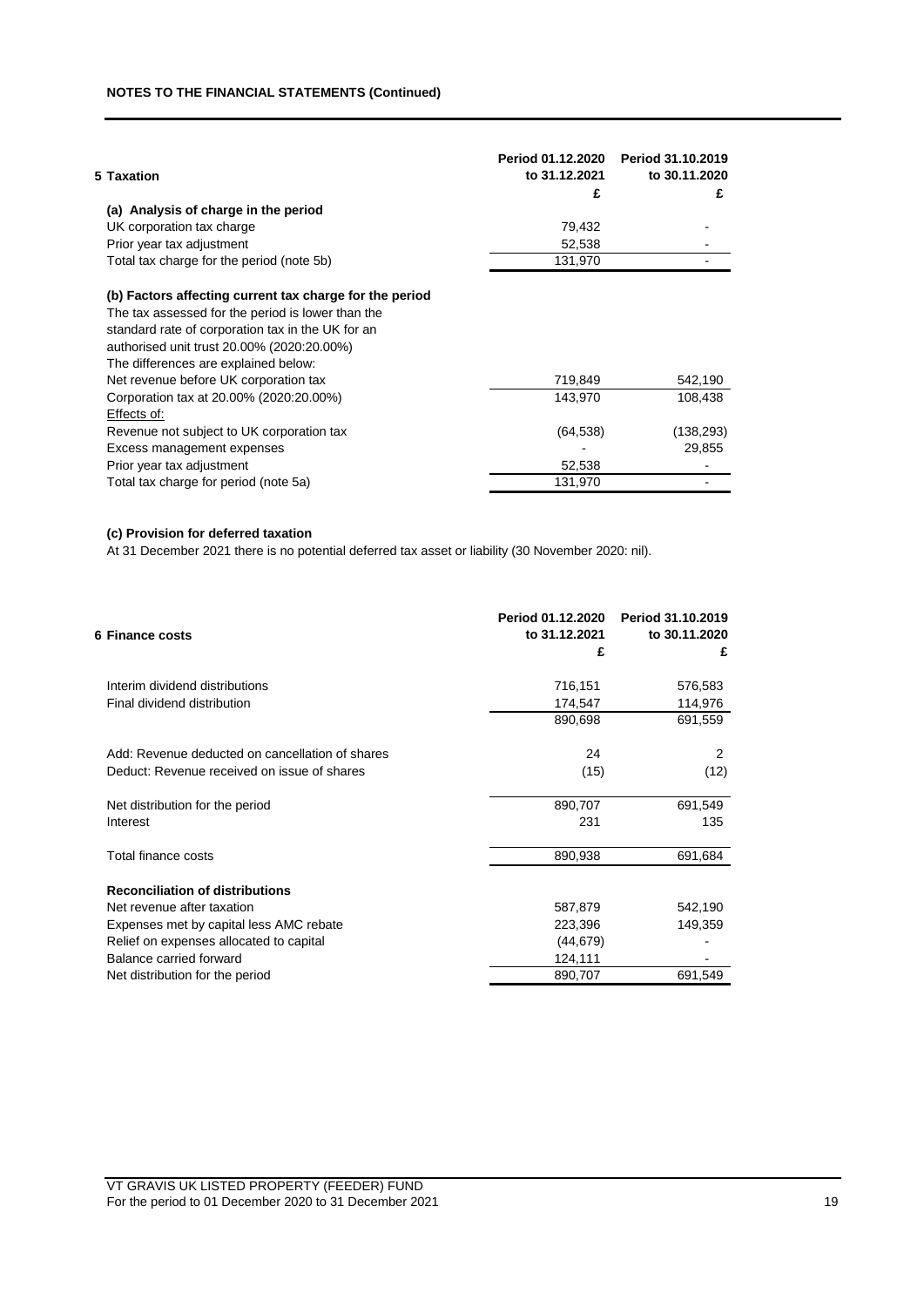## **NOTES TO THE FINANCIAL STATEMENTS (Continued)**

| <b>7 Debtors</b>                                              | 31.12.2021 | 30.11.2020 |
|---------------------------------------------------------------|------------|------------|
| Accrued income:                                               | £          | £          |
| Non-taxable dividends                                         | 11,145     | 6,857      |
| Property income distributions (PIDs)                          | 21,247     | 13,045     |
| Interest distributions                                        | 126        |            |
|                                                               |            |            |
| Prepayments                                                   | 85         | 181        |
| AMC rebate                                                    | 3,161      | 2,337      |
| Amounts receivable on outstanding trades                      | 30,000     |            |
| Amounts receivable on subscriptions                           | 139,066    | 311,754    |
|                                                               | 204,830    | 334,174    |
|                                                               |            |            |
| 8 Cash and bank balances                                      | 31.12.2021 | 30.11.2020 |
|                                                               | £          | £          |
| <b>Bank balances</b>                                          |            | 35,450     |
|                                                               |            |            |
| <b>Bank overdraft</b>                                         | (64, 360)  | (99)       |
|                                                               |            |            |
| 9 Creditors                                                   | 31.12.2021 | 30.11.2020 |
|                                                               | £          | £          |
| Amounts payable for redemption of shares                      | 27,413     | 38         |
| Amounts payable on purchase of securities                     | 74,734     | 342,753    |
| UK corporation tax payable                                    | 79,432     |            |
| Amounts payable to the Manager, associates                    |            |            |
| of the Manager and agents of either of them:                  |            |            |
| Manager's periodic charge                                     | 23,847     | 11,924     |
| Amounts payable to the Trustee, associates of the Trustee and |            |            |
| agents of either of them:                                     |            |            |
| Trustee's fees                                                | 612        | 610        |
| Transaction charges                                           | 42         | 126        |
| Safe custody fees                                             | 1,459      | 1,306      |
|                                                               | 2,113      | 2,042      |
|                                                               |            |            |
| Other accrued expenses                                        | 9,104      | 8,800      |
| <b>Total creditors</b>                                        | 216,643    | 365,557    |
|                                                               |            |            |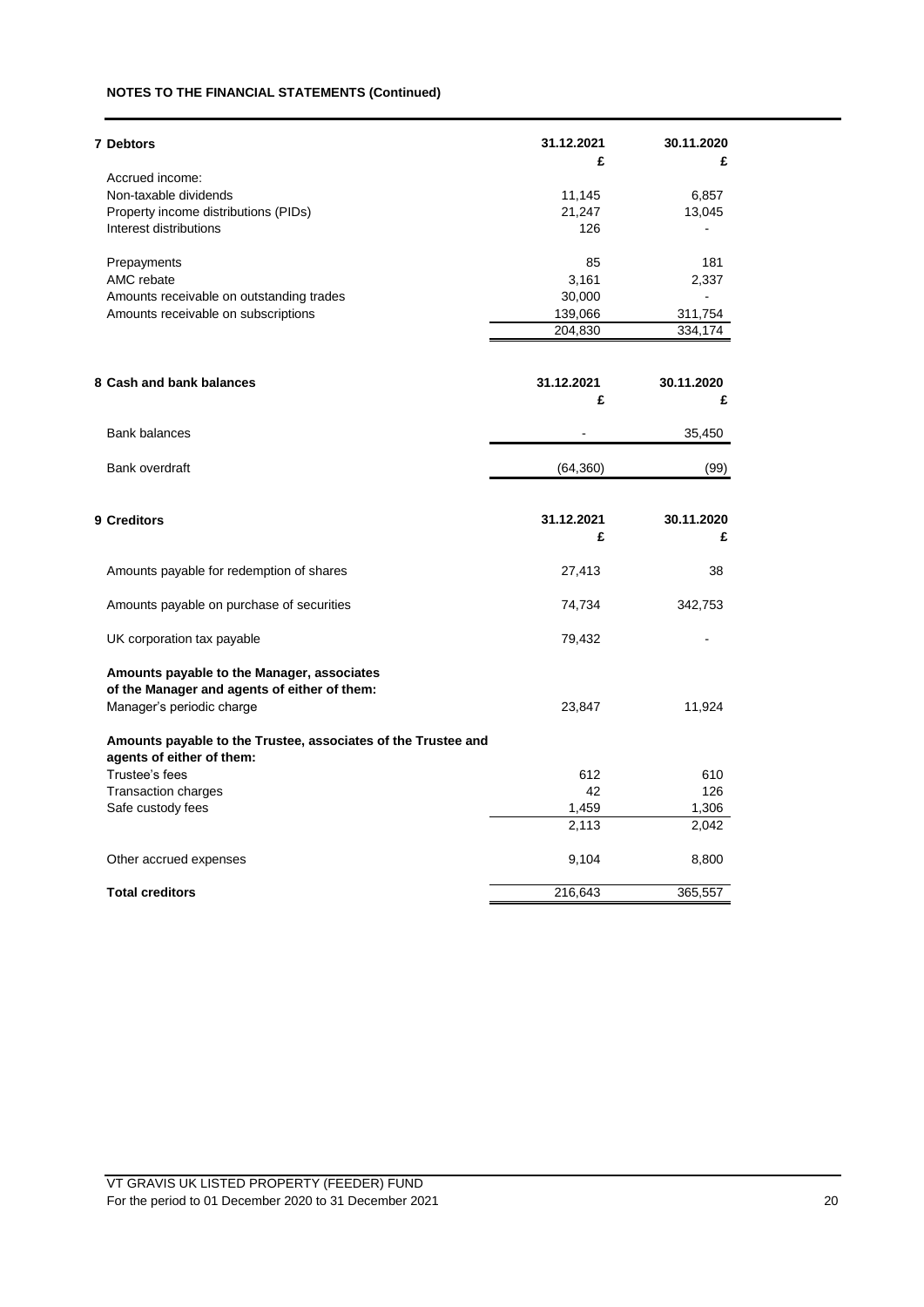### **10 Units held**

| <b>Class F Net Income GBP</b>                |             |
|----------------------------------------------|-------------|
| Opening units at 01.12.2020                  | 3,698,610   |
| Units issued during the period               | 2,327,479   |
| Units cancelled during the period            | (1,493,983) |
| Units converted during the period            |             |
| Closing units at 31.12.2021                  | 4,532,106   |
| <b>Class F Net Accumulation GBP</b>          |             |
| Opening units at 01.12.2020                  | 17,106,571  |
| Units issued during the period               | 17,115,401  |
| Units cancelled during the period            | (8,881,576) |
| Units converted during the period            |             |
| Closing units at 31.12.2021                  | 25,340,396  |
| <b>Class F Net Accumulation EUR (Hedged)</b> |             |
| Opening units at 01.12.2020                  | 54,424      |
| Units issued during the period               |             |
| Units cancelled during the period            |             |
| Units converted during the period            |             |
| Closing units at 31.12.2021                  | 54,424      |
| <b>Class F Net Accumulation USD (Hedged)</b> |             |
| Opening units at 01.12.2020                  | 38,964      |
| Units issued during the period               | 212,867     |
| Units cancelled during the period            | (40, 959)   |
| Units converted during the period            |             |
| Closing units at 31.12.2021                  | 210,872     |

#### **11 Risk management policies**

In pursuing its investment objective as stated on page 1, the Trust holds a number of financial instruments. The Trust's financial instruments comprise securities and other investments, cash balances, debtors and creditors that arise directly from its operations, for example, in respect of sales and purchases awaiting settlement, amounts receivable for issues and payable for redemptions and debtors for accrued revenue. The main risks arising from the Trust's financial instruments, those of its underlying holdings and the Manager's policies for managing these risks are summarised below. These policies have been applied throughout the period.

#### **Credit risk**

Credit risk is the risk that a counterparty may be unable or unwilling to make a payment or fulfil contractual obligations. This may be in terms of an actual default or by deterioration in a counterparty's credit quality.

Certain transactions in securities that the Trust enters into expose it to the risk that the counterparty will not deliver the investment for a purchase, or cash for a sale after the Trust has fulfilled its responsibilities. The Trust only buys and sells investments through brokers which have been approved by the Manager as acceptable counterparties and fund management companies. In addition, limits are set to the exposure to any individual broker that may exist at any time and changes in brokers' financial ratings are reviewed. Credit risk also arises on cash held within financial institutions. Credit risk on cash balances is mitigated by ensuring that cash is held with financial institutions that are at least investment grade credit related.

#### **Interest rate risk**

Interest rate risk is the risk that the value of the Trust's investments will fluctuate as a result of interest rate changes. The amount of revenue receivable from bank balances or payable on bank overdrafts will be affected by fluctuations in interest rate. At the period end, the Trust held cash and bank balances of £Nil (30.11.2020: £35,450) and bank overdraft of £64,360 (30.11.2020: £99).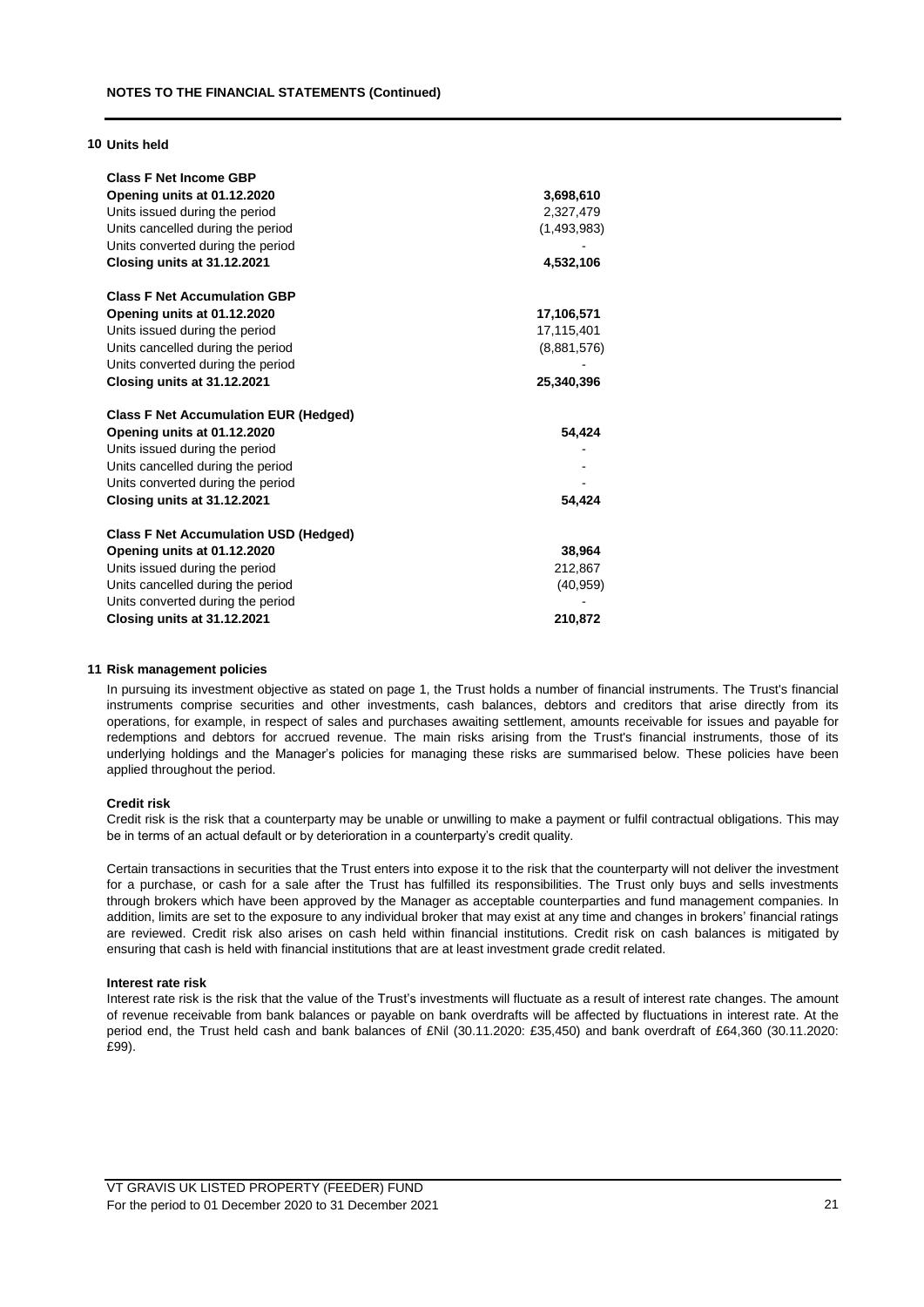### **11 Risk management policies (continued)**

#### **Foreign currency risk**

Foreign currency risk is the risk that the value of the Trust's investment holdings will fluctuate as a result of changes in foreign currency exchange rates.

The Trust's investment portfolio is invested in overseas securities and the balance sheet can be affected by movements in foreign exchange rates. The Manager may seek to manage exposure to currency movements by using forward exchange contracts or by hedging the Sterling value of investments that are priced in other currencies. Revenue received in other currencies is converted to Sterling on or near the date of receipt. A portion of the net assets of the Trust is denominated in currencies other than sterling with the effect that the balance sheet and total return can be affected by currency movements.

The table below shows the direct foreign currency risk profile:

|                 | 31.12.2021 | 30.11.2020 |
|-----------------|------------|------------|
|                 |            |            |
| Euro            | 71,203     | 57,182     |
| US Dollars      | 247.294    | 34,232     |
|                 | 318.497    | 91.414     |
| Pounds sterling | 39,000,574 | 20,638,729 |
| Net assets      | 39,319,071 | 20,730,143 |

#### **Leverage**

The Trust did not employ any significant leverage during both the current period and the prior period.

#### **Liquidity risk**

The Trust's assets comprise mainly of readily realisable securities. The main liability of the Trust is the redemption of any shares that the investors wish to sell. Assets of the Trust may need to be sold if insufficient cash is available to finance such redemptions.

All financial liabilities are payable in one period or less, or on demand.

#### **Market price risk**

Market price risk is the risk that the value of the Trust's financial instruments will fluctuate as a result of changes in market prices caused by factors other than interest rate or foreign currency movement. Market price risk arises primarily from uncertainty about the future prices of financial instruments that the Trust holds.

Market price risk represents the potential loss the Trust may suffer through holding market positions in the face of price movements. The Trust's investment portfolio is exposed to price fluctuations, which are monitored by the Manager in pursuance of the investment objective and policy. The risk is generally regarded as consisting of two elements – stock specific risk and market risk. Adhering to investment guidelines and avoiding excessive exposure to one particular issuer can limit stock specific risk. Subject to compliance with the investment objective, spreading exposure across a broad range of global stocks can mitigate market risk.

A 10% increase in the value of the Trust's portfolio would have the effect of increasing the return and net assets by £3,942,022 (30.11.2020: £2,074,607). A 10% decrease would have an equal and opposite effect.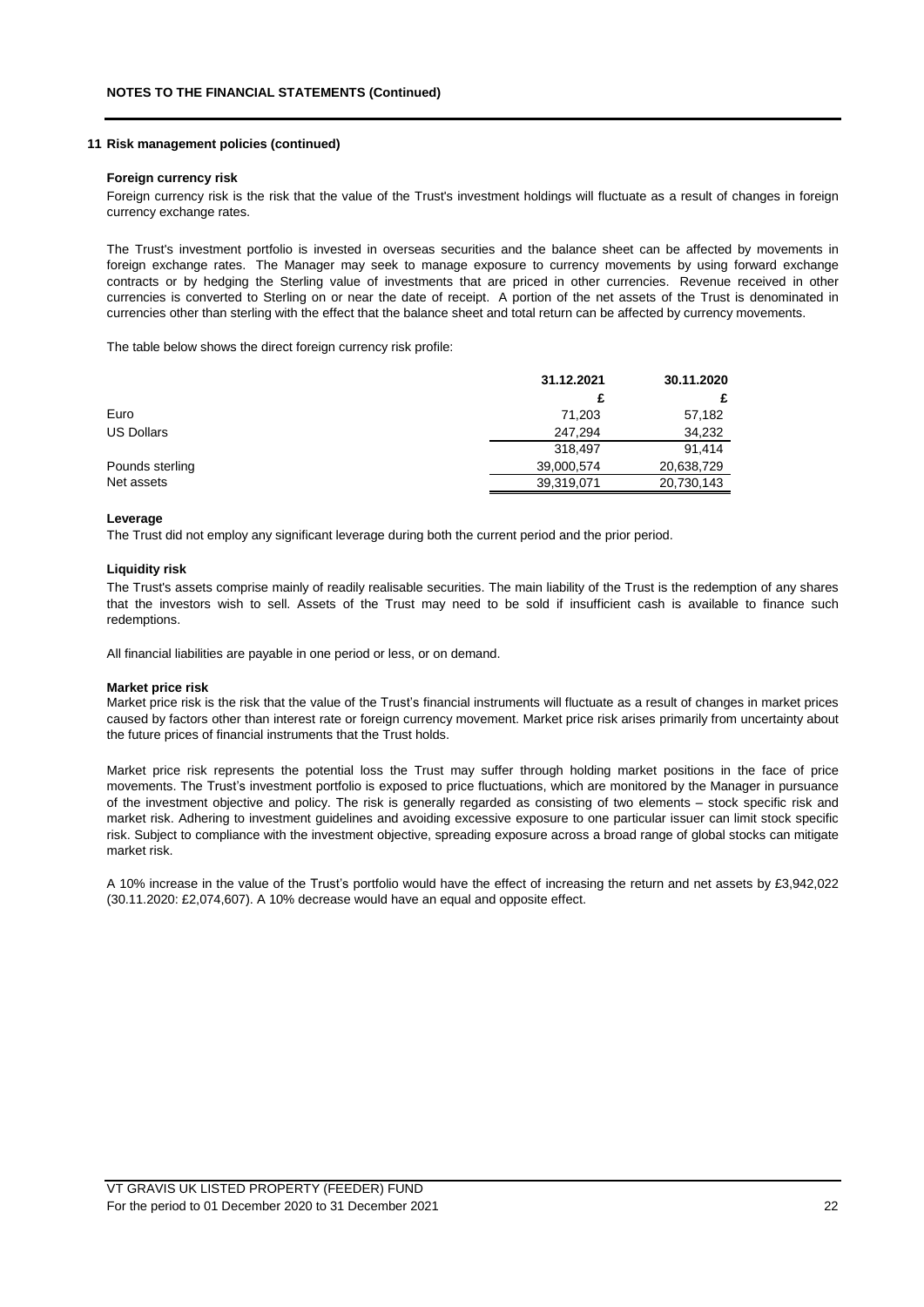## **11 Risk management policies (continued)**

#### **Fair value disclosure**

The fair value hierarchy is intended to prioritise the inputs that are used to measure the fair value of assets and liabilities. The highest priority is given to quoted prices and the lowest priority to un-observable inputs. The criteria applied to the fair values levels in these financial statements are as follows:

Level 1: Unadjusted quoted price in an active market for an identical instrument;

Level 2: Valuation techniques using observable inputs other than quoted prices within level 1;

Level 3: Valuation techniques using unobservable inputs.

|                                                             | Assets<br>(E000's) | Liabilities<br>(£000's) |
|-------------------------------------------------------------|--------------------|-------------------------|
| Level 1: Unadjusted quoted price in an active market for an |                    |                         |
| lidentical instrument                                       | 39.420             |                         |

#### **12 Contingent assets and liabilities**

At 31 December 2021, the Trust had no contingent liabilities or commitments (30 November 2021: none).

#### **13 Post balance sheet events**

As indicated in the accounting policies in Note 1, the investments have been valued at the closing valuation point on 31 December 2021. Since that date, the Trust's quoted price has moved as follows for each share class:

| <b>Unit Class</b>                     | Price (GBp) at 31 Dec 2021  | Price (GBp) at 27 April 2022  |
|---------------------------------------|-----------------------------|-------------------------------|
| Class F Net Income GBP                | 123.7617                    | 118.9453                      |
| Class F Net Accumulation GBP          | 131.8869                    | 127.8604                      |
|                                       | Price (EURc) at 31 Dec 2021 | Price (EURc) at 27 April 2022 |
| Class F Net Accumulation EUR (Hedged) | 153.8671                    | 148.5474                      |
|                                       | Price (USDc) at 31 Dec 2021 | Price (USDc) at 27 April 2022 |
| Class F Net Accumulation USD (Hedged) | 157.1877                    | 152.5103                      |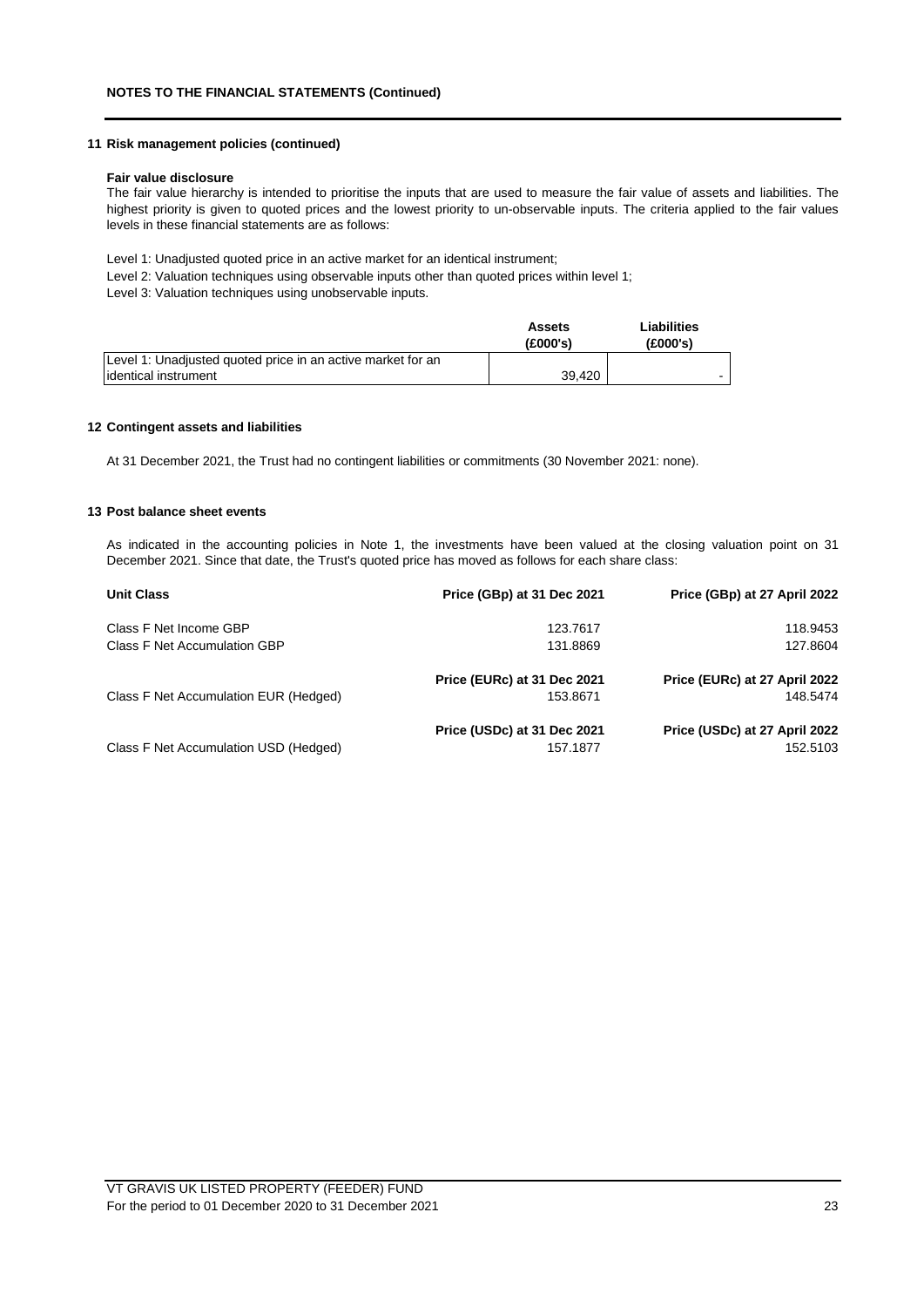## **14 Direct transaction costs**

|                                                  | Period 01.12.2020 to 31.12.2021 |            | Period 31.10.2019 to 30.11.2020 |            |
|--------------------------------------------------|---------------------------------|------------|---------------------------------|------------|
|                                                  | £                               | ℅          | £                               | %          |
| Analysis of total purchase costs                 |                                 |            |                                 |            |
| Purchases in the period before transaction costs | 18,153,339                      |            | 26,570,042                      |            |
| Commissions                                      |                                 | 0.00%      |                                 | $0.00\%$   |
| Taxes & levies                                   |                                 | 0.00%      |                                 | 0.00%      |
| Total purchase costs                             |                                 | 0.00%      |                                 | 0.00%      |
| Total purchases including transaction costs      | 18,153,339                      |            | 26,570,042                      |            |
|                                                  | Period 01.12.2020 to 31.12.2021 |            | Period 31.10.2019 to 30.11.2020 |            |
|                                                  | £                               | %          |                                 |            |
| Analysis of total sale costs                     |                                 |            |                                 |            |
| Sales in period before transaction costs         | 8,039,924                       |            | 5,828,504                       |            |
| Commissions                                      |                                 | $(0.00\%)$ |                                 | $(0.00\%)$ |
| Taxes & levies                                   |                                 | $(0.00\%)$ |                                 | $(0.00\%)$ |
| Total sales costs                                |                                 | $(0.00\%)$ |                                 | $(0.00\%)$ |
| Total sales including transaction costs          | 8,039,924                       |            | 5,828,504                       |            |

The following represents the total of each type of transaction cost, expressed as a percentage of the Trust's average net asset value in the period:

|                | Period<br>01.12.2020 to  |                                 | Period 31.10.2019 |                                 |
|----------------|--------------------------|---------------------------------|-------------------|---------------------------------|
|                | 31.12.2021<br>£          | % of average<br>net asset value | to 30.11.2020     | % of average<br>net asset value |
| Commissions    | $\overline{ }$           | $0.00\%$                        |                   | 0.00%                           |
| Taxes & levies | $\blacksquare$           | $0.00\%$                        | -                 | 0.00%                           |
|                | $\overline{\phantom{0}}$ | $0.00\%$                        |                   | $0.00\%$                        |

### **15 Portfolio dealing spread**

The average portfolio dealing spread at 31 December 2021 is 0.00% (2020: 0.00%).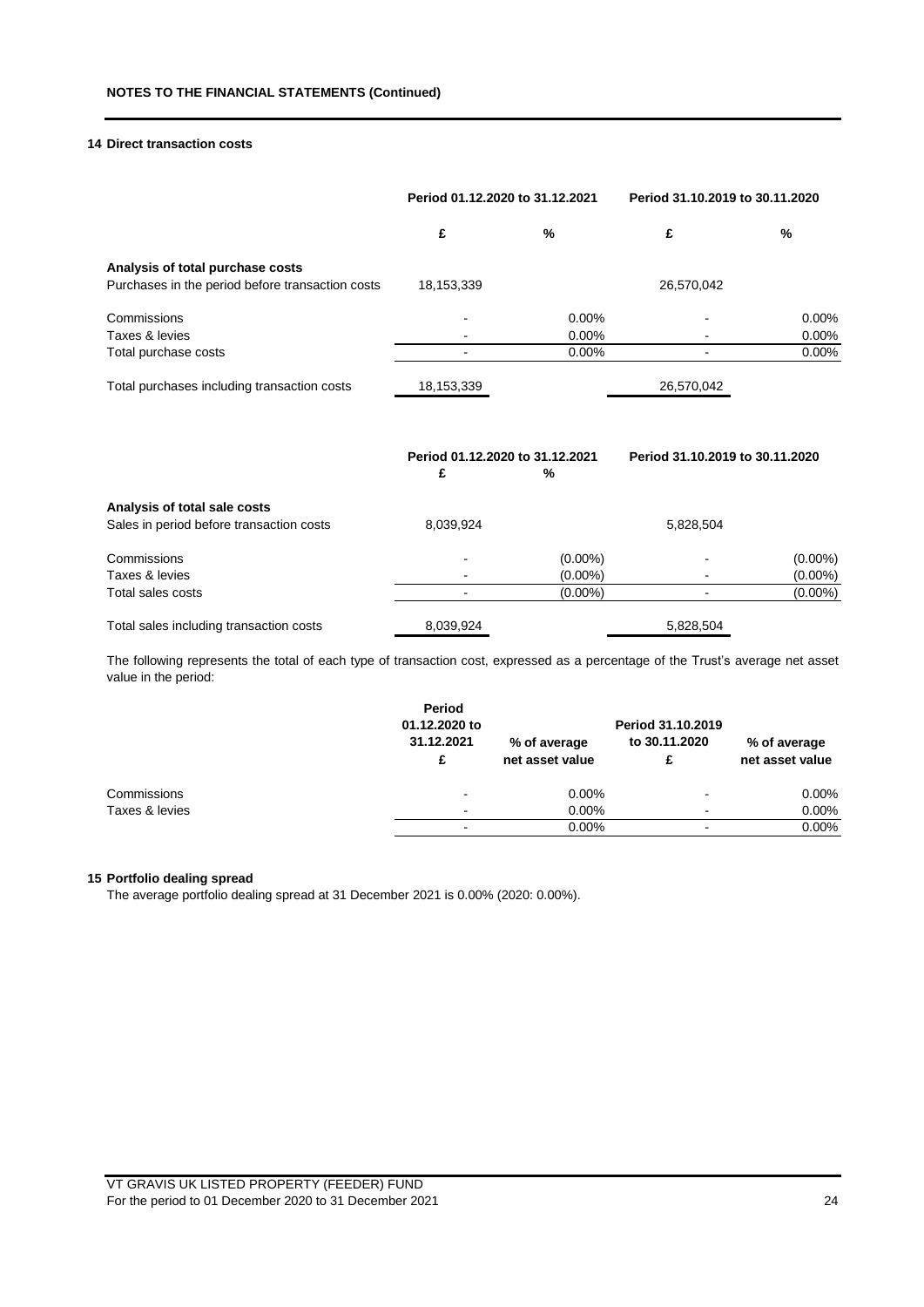## **First Interim distribution in pence per share (cents per share for USD and EUR classes)**

Group 1: Shares purchased prior to 01 December 2020

Group 2 : Shares purchased on or after 01 December 2020 and on or before 28 February 2021

## 01 December 2020 to 28 February 2021

| Payment    | Unit    | Share            | <b>Net</b> | Equalisation             | <b>Distribution</b> | <b>Distribution</b> |
|------------|---------|------------------|------------|--------------------------|---------------------|---------------------|
| date       | type    | Class            | revenue    |                          | paid / allocated    | paid / allocated    |
|            |         |                  | 2021       | 2021                     | 2021                | 2020                |
|            |         |                  |            |                          |                     |                     |
| 31.03.2021 | group 1 | F Net Income GBP | 0.5616p    |                          | 0.5616p             | 0.6530p             |
| 31.03.2021 | group 2 | F Net Income GBP | 0.5616p    |                          | 0.5616p             | 0.6530p             |
|            |         |                  |            |                          |                     |                     |
| 31.03.2021 | group 1 | F Net Acc GBP    | 0.5806p    |                          | 0.5806p             | 0.6539p             |
| 31.03.2021 | group 2 | F Net Acc GBP    | 0.5806p    | $\overline{\phantom{0}}$ | 0.5806p             | 0.6539p             |
|            |         |                  |            |                          |                     |                     |
| 31.03.2021 | group 1 | F Net Acc EUR    | 0.5893c    |                          | 0.5893c             |                     |
| 31.03.2021 | group 2 | F Net Acc EUR    | 0.5893c    |                          | 0.5893c             |                     |
|            |         |                  |            |                          |                     |                     |
| 31.03.2021 | group 1 | F Net Acc USD    | 0.4884c    |                          | 0.4884c             |                     |
| 31.03.2021 | group 2 | F Net Acc USD    | 0.4884c    |                          | 0.4884c             |                     |

## **Second Interim distribution in pence per share (cents per share for USD and EUR classes)**

Group 1: Shares purchased prior to 01 March 2021

Group 2 : Shares purchased on or after 01 March 2021 and on or before 31 May 2021

01 March 2021 to 31 May 2021

| Payment    | Unit    | Share            | Net     | Equalisation | <b>Distribution</b> | <b>Distribution</b> |
|------------|---------|------------------|---------|--------------|---------------------|---------------------|
| date       | type    | Class            | revenue |              | paid / allocated    | paid / allocated    |
|            |         |                  | 2021    | 2021         | 2021                | 2020                |
|            |         |                  |         |              |                     |                     |
| 30.06.2021 | group 1 | F Net Income GBP | 0.9102p |              | 0.9102p             | 0.8281p             |
| 30.06.2021 | group 2 | F Net Income GBP | 0.9102p | -            | 0.9102p             | 0.8281p             |
|            |         |                  |         |              |                     |                     |
| 30.06.2021 | group 1 | F Net Acc GBP    | 0.9464p |              | 0.9464p             | 0.8346p             |
| 30.06.2021 | group 2 | F Net Acc GBP    | 0.9464p | -            | 0.9464p             | 0.8346 <sub>p</sub> |
|            |         |                  |         |              |                     |                     |
| 30.06.2021 | group 1 | F Net Acc EUR    | 0.9575c | -            | 0.9575c             | 0.8817c             |
| 30.06.2021 | group 2 | F Net Acc EUR    | 0.9575c | -            | 0.9575c             | 0.8817c             |
|            |         |                  |         |              |                     |                     |
| 30.06.2021 | group 1 | F Net Acc USD    | 0.7976c |              | 0.7976c             | 0.8078c             |
| 30.06.2021 | group 2 | F Net Acc USD    | 0.7976c | -            | 0.7976c             | 0.8078c             |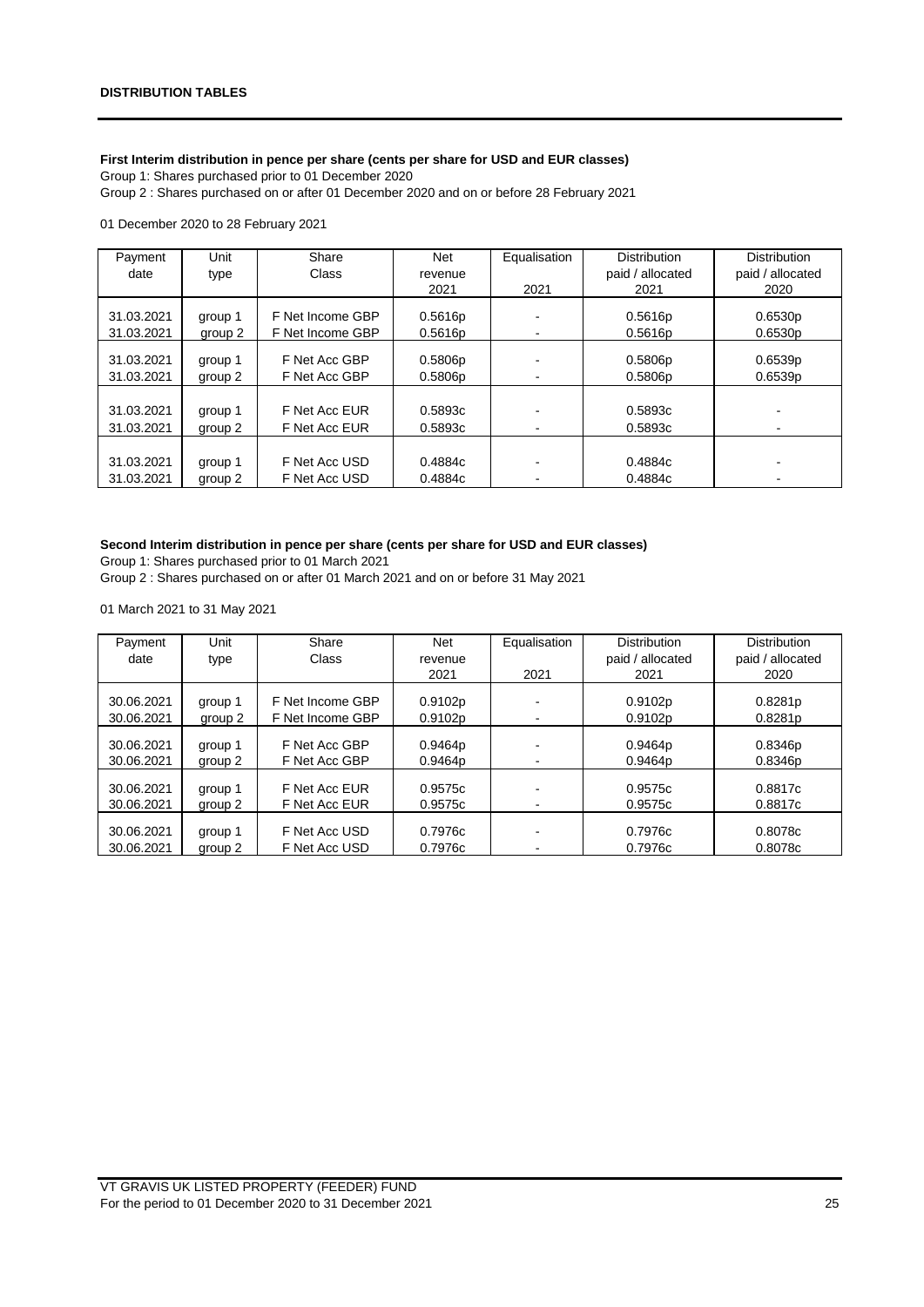## **Third Interim distribution in pence per share (cents per share for USD and EUR classes)**

Group 1: Shares purchased prior to 01 June 2021 Group 2 : Shares purchased on or after 01 June 2021 and on or before 30 June 2021

01 June 2021 to 30 June 2021

| Payment    | Unit    | Share            | <b>Net</b> | Equalisation | <b>Distribution</b> | <b>Distribution</b> |
|------------|---------|------------------|------------|--------------|---------------------|---------------------|
| date       | type    | Class            | revenue    |              | paid / allocated    | paid / allocated    |
|            |         |                  | 2021       | 2021         | 2021                | 2020                |
|            |         |                  |            |              |                     |                     |
| 30.07.2021 | group 1 | F Net Income GBP | 0.4076p    |              | 0.4076p             |                     |
| 30.07.2021 | group 2 | F Net Income GBP | 0.4076p    |              | 0.4076p             |                     |
|            |         |                  |            |              |                     |                     |
| 30.07.2021 | group 1 | F Net Acc GBP    | 0.4273p    |              | 0.4273p             |                     |
| 30.07.2021 | group 2 | F Net Acc GBP    | 0.4273p    |              | 0.4273p             |                     |
|            |         |                  |            |              |                     |                     |
| 30.07.2021 | group 1 | F Net Acc EUR    | 0.4302c    |              | 0.4302c             |                     |
| 30.07.2021 | group 2 | F Net Acc EUR    | 0.4302c    |              | 0.4302c             | $\blacksquare$      |
|            |         |                  |            |              |                     |                     |
| 30.07.2021 | group 1 | F Net Acc USD    | 0.3677c    |              | 0.3677c             |                     |
| 30.07.2021 | group 2 | F Net Acc USD    | 0.3677c    |              | 0.3677c             |                     |

## **Fourth Interim distribution in pence per share (cents per share for USD and EUR classes)**

Group 1: Shares purchased prior to 01 July 2021

Group 2 : Shares purchased on or after 01 July 2021 and on or before 30 September 2021

01 July 2021 to 30 September 2021

| Payment    | Unit    | Share            | <b>Net</b> | Equalisation | <b>Distribution</b> | <b>Distribution</b> |
|------------|---------|------------------|------------|--------------|---------------------|---------------------|
| date       | type    | Class            | revenue    |              | paid / allocated    | paid / allocated    |
|            |         |                  | 2021       | 2021         | 2021                | 2020                |
|            |         |                  |            |              |                     |                     |
| 29.10.2021 | group 1 | F Net Income GBP | 0.9137p    |              | 0.9137p             | 1.0296p             |
| 29.10.2021 | group 2 | F Net Income GBP | 0.9137p    |              | 0.9137p             | 1.0296p             |
|            |         |                  |            |              |                     |                     |
| 29.10.2021 | group 1 | F Net Acc GBP    | 0.9617p    |              | 0.9617p             | 1.0473p             |
| 29.10.2021 | group 2 | F Net Acc GBP    | 0.9617p    |              | 0.9617p             | 1.0473p             |
|            |         |                  |            |              |                     |                     |
| 29.10.2021 | group 1 | F Net Acc EUR    | 0.9707c    |              | 0.9707c             | 1.1011c             |
| 29.10.2021 | group 2 | F Net Acc EUR    | 0.9707c    |              | 0.9707c             | 1.1011c             |
|            |         |                  |            |              |                     |                     |
| 29.10.2021 | group 1 | F Net Acc USD    | 0.8490c    |              | 0.8490c             | 0.9425c             |
| 29.10.2021 | group 2 | F Net Acc USD    | 0.8490c    |              | 0.8490c             | 0.9425c             |

^ comparator period 01 June 2020 to 31 August 2020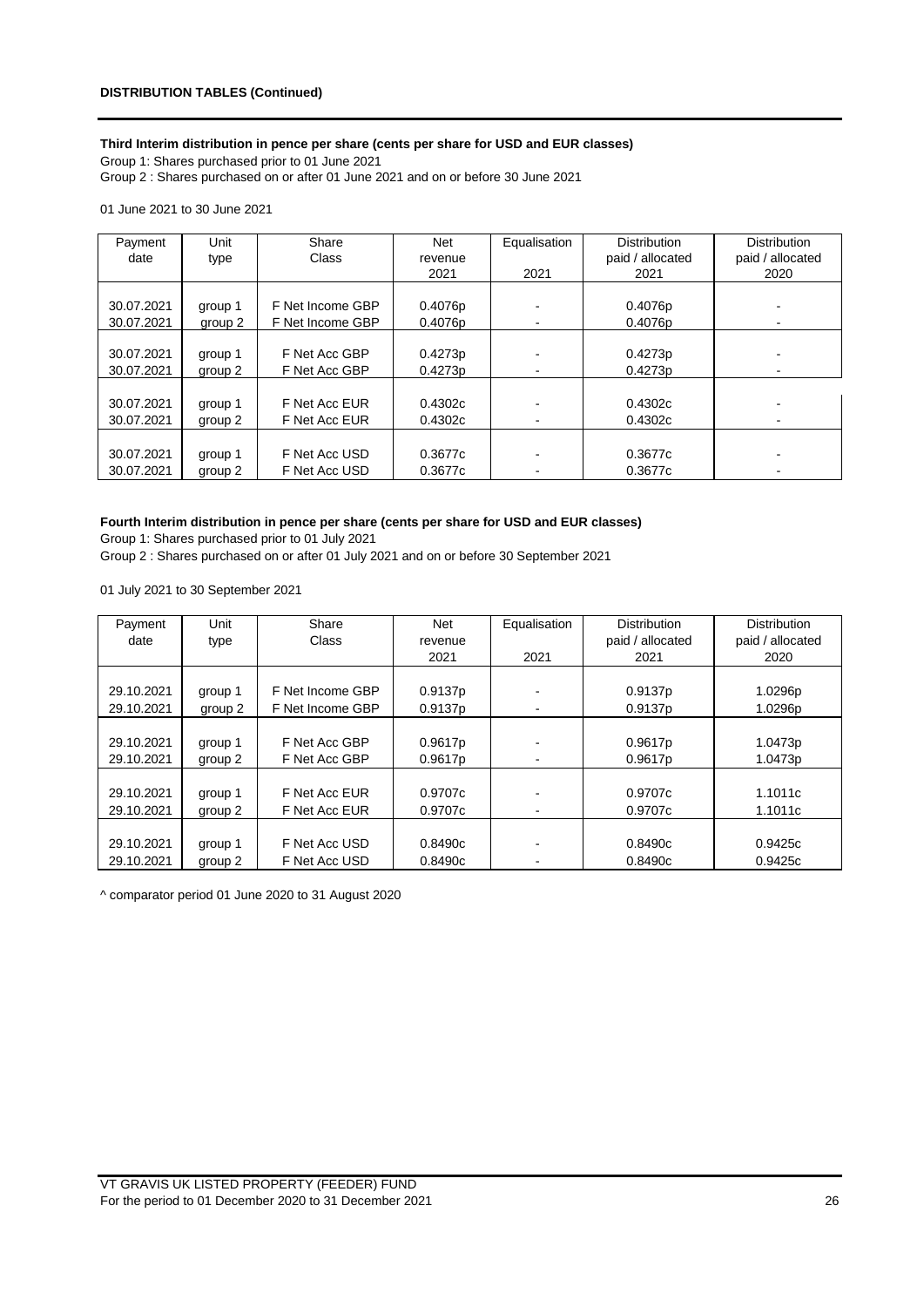## **Final distribution in pence per share (cents per share for USD and EUR classes)**

Group 1: Shares purchased prior to 01 October 2021 Group 2 : Shares purchased on or after 01 October 2021 and on or before 31 December 2021

#### 01 October 2021 to 31 December 2021

| Payment    | Unit    | Share            | Net     | Equalisation | <b>Distribution</b> | <b>Distribution</b> |
|------------|---------|------------------|---------|--------------|---------------------|---------------------|
| date       | type    | Class            | revenue |              | paid / allocated    | paid / allocated    |
|            |         |                  | 2022    | 2022         | 2022                | 2021                |
|            |         |                  |         |              |                     |                     |
| 31.01.2022 | group 1 | F Net Income GBP | 0.5511p |              | 0.5511p             | 0.5378p             |
| 31.01.2022 | group 2 | F Net Income GBP | 0.5511p |              | 0.5511p             | 0.5378p             |
|            |         |                  |         |              |                     |                     |
| 31.01.2022 | group 1 | F Net Acc GBP    | 0.5847p |              | 0.5847p             | 0.5529p             |
| 31.01.2022 | group 2 | F Net Acc GBP    | 0.5847p | -            | 0.5847 <sub>p</sub> | 0.5529p             |
|            |         |                  |         |              |                     |                     |
| 31.01.2022 | group 1 | F Net Acc EUR    | 0.5729c |              | 0.5729c             | 0.5805c             |
| 31.01.2022 | group 2 | F Net Acc EUR    | 0.5729c |              | 0.5729c             | 0.5805c             |
|            |         |                  |         |              |                     |                     |
| 31.01.2022 | group 1 | F Net Acc USD    | 0.5167c |              | 0.5167c             | 0.4921c             |
| 31.01.2022 | group 2 | F Net Acc USD    | 0.5167c | -            | 0.5167c             | 0.4921c             |

^ comparator period 01 September 2020 to 30 November 2020

#### **EQUALISATION**

Equalisation applies only to shares purchased during the distribution period (Group 2 shares). It represents the accrued revenue included in the purchase price of the shares. It is returned with the distribution as a capital repayment. It is not liable to income tax but must be deducted from the cost of the shares for capital gains tax purposes.

#### **Information for corporate shareholders**

A corporate shareholder receives the distribution shown on the voucher enclosed with this report as follows:

i) 34.20% of the total dividend allocation together with the tax credit is received as franked investment income.

ii) 65.80% of the dividend allocation is received as an annual payment received after deduction of income tax at the lower rate and

is liable to corporation tax. It is not franked investment income.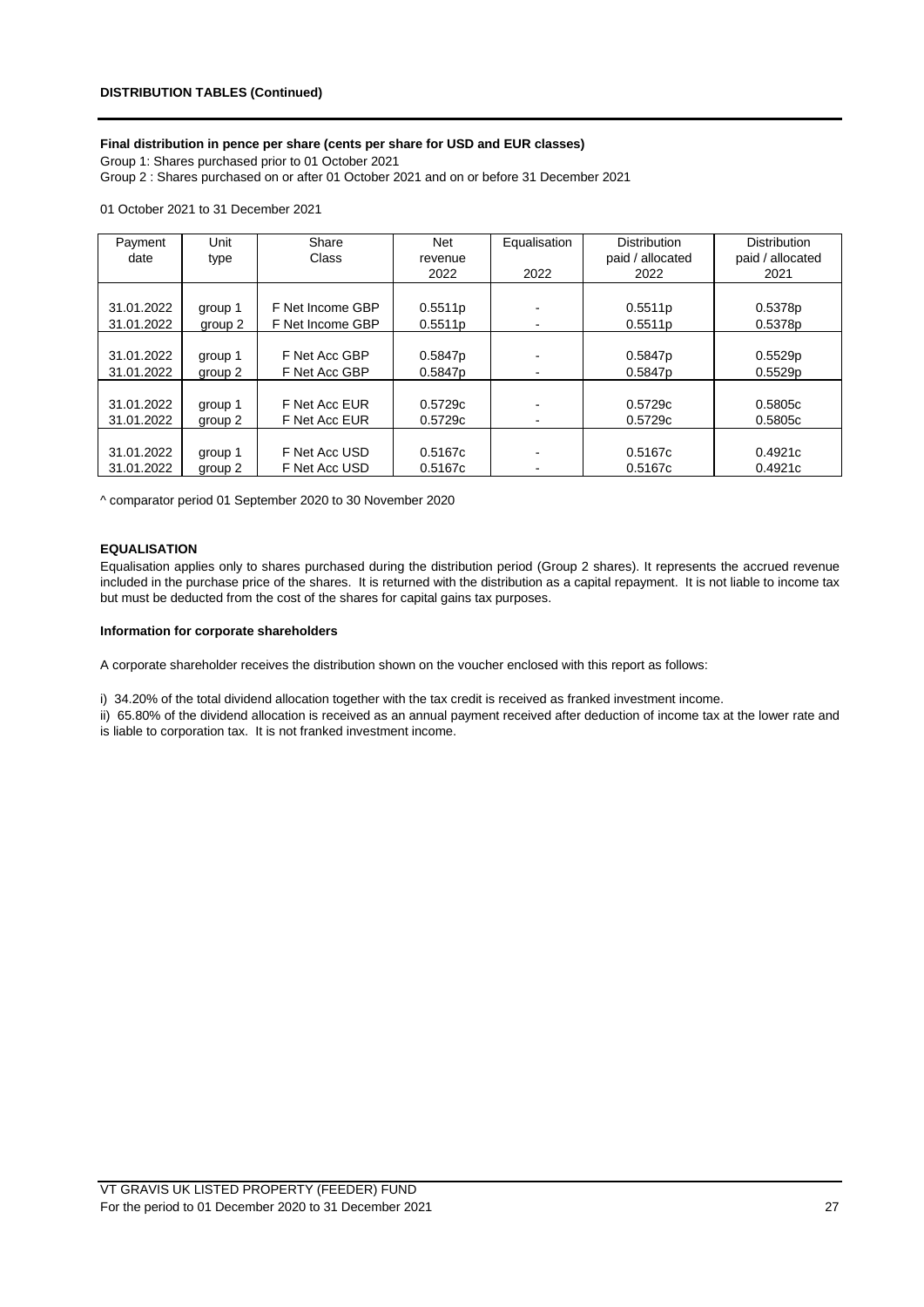#### **Individual unitholders**

**Income tax:** Tax-free annual dividend allowance now standing at £2,000 (2021/22). UK resident shareholders are subject to new, higher rates of tax on dividend income in excess of the annual allowance. The actual rate depends on the individual's tax rate band.

Capital gains tax: Individual unitholders resident in the UK for tax purposes may be liable to capital gains tax on realisation of their shares as with other chargeable assets. However, the first £12,300 (2021/22) of gains each year are presently tax free for individuals. Gains in excess of that amount are charged at the rate of tax applicable to the individual tax payer.

#### **Taxation**

The Trust will pay corporation tax on its profits for the period to 31 December 2021. Capital gains within the Trust will not be taxed.

#### **Corporate unitholders**

Companies resident for tax purposes in the UK which hold shares should note that AUT distributions are streamed into both franked and unfranked income. The unfranked income element will be treated as an annual payment which has been subject to income tax at a rate of 20% and will be liable to tax accordingly. On realisation of their shares, UK resident companies may be liable to pay corporation tax on any capital gains.

The above information on taxation is only a general summary, and unitholders should consult their own tax advisors in relation to their own circumstances. Unitholders should also note that the position as outlined may change to reflect future changes in tax legislation.

#### **Issue and redemption of shares**

Valu-Trac Investment Management Limited is the Manager and Registrar. Valu-Trac Investment Management Limited will receive requests for the purchase or sale of shares at any time during normal business hours. Instructions may be given by email to (GULP@valu-trac.com) or by sending an application form to the Registrar. Application forms are available from the Registrar.

The price of shares will be determined by reference to a valuation of the Trust's net assets at 12:00 noon on each dealing day. The Manager has the right to reject, on reasonable grounds relating to the circumstances of the applicant, any application for shares in whole or part, and in this event the Manager will return any money sent, or the balance of such monies, at the risk of the applicant.

Any subscription monies remaining after a whole number of shares has been issued will not be returned to the applicant. Instead, smaller denomination shares will be issued in such circumstances.

A contract note giving details of the shares purchased and the price used will be issued by the Registrar by the end of the business day following the valuation point by reference to which the purchase price is determined.

Ownership of units will be evidenced by an entry on the Trust's Register of Unitholders. Certificates will not be issued. Statements in respect of periodic distributions of revenue will show the number of units held by the recipient in respect of which the distribution is made. Individual statements of a unitholder's shares will also be issued at any time on request by the registered holder.

Where units are redeemed, payment will be made not later than the close of business on the fourth business day following the next valuation point after receipt by the Manager of a request for redemption. The minimum value of units that a unitholder may hold is £100 for all unit classes. The Manager may at its discretion accept subscriptions lower than the minimum amount.

The most recent issue and redemption prices are available from the Manager.

#### **Alternative Investment Fund Managers Directive**

Under the EU's Alternative Investment Fund Managers Directive (AIFMD) 2013, the Trust has been designated an Alternative Investment Fund. The Manager, Valu-Trac Investment Management Limited, ("Valu-Trac") has been appointed as the Alternative Investment Fund Manager (AIFM). The AIFMD has had little impact on the operating costs or management of VT Gravis UK Listed Property (Feeder) Fund.

To comply with the AIFMD, information about the AIFM's remuneration policies and disclosures is available from Valu-Trac Investment Management Limited on its website. The Trust does not employ any staff directly from the AIFM, so there are no quantitative disclosures in this report.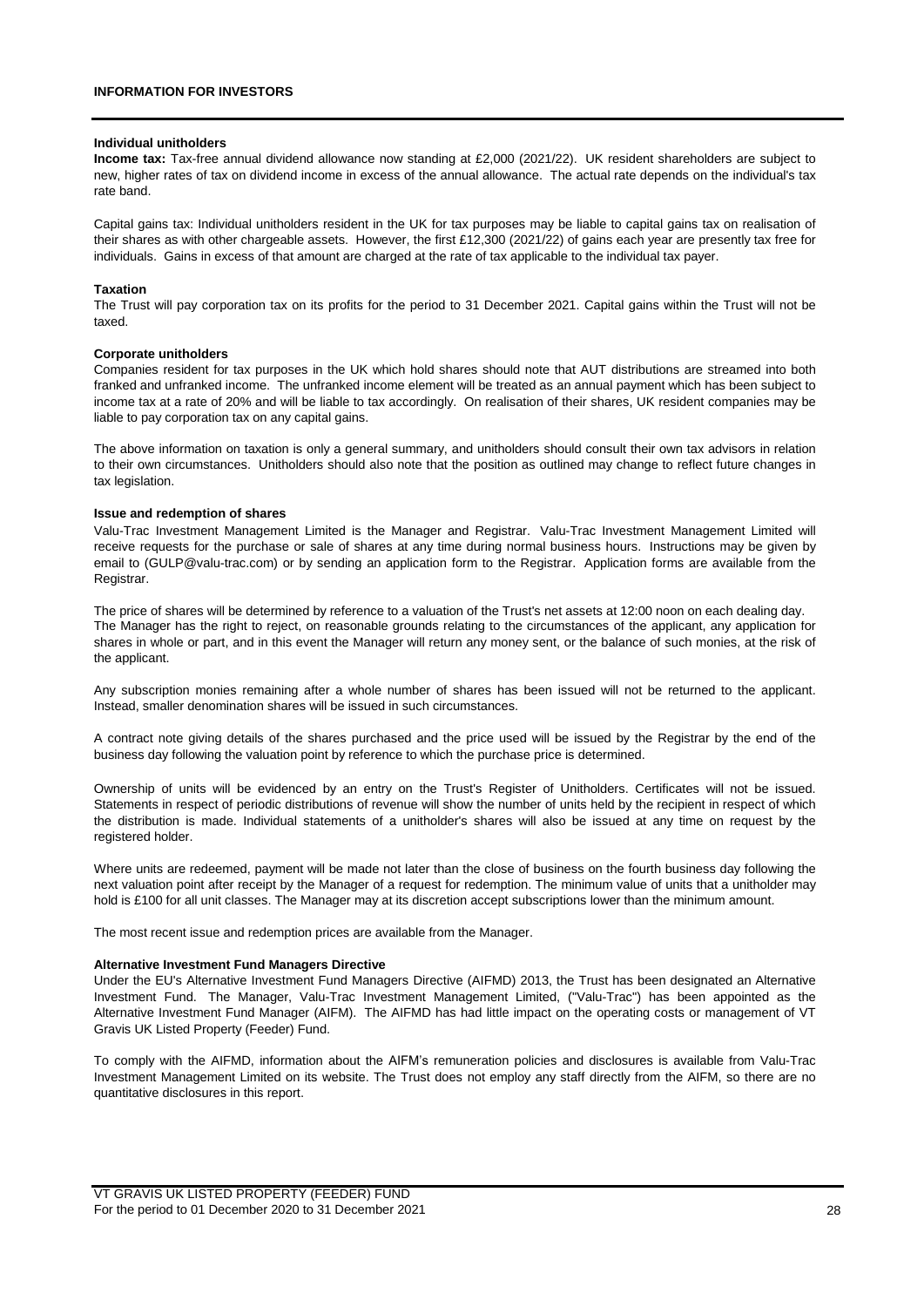| <b>Alternative Investment</b> | Valu-Trac Investment Management Limited                     |  |  |  |  |  |
|-------------------------------|-------------------------------------------------------------|--|--|--|--|--|
|                               | Orton                                                       |  |  |  |  |  |
| Fund Manager & Registrar      |                                                             |  |  |  |  |  |
|                               | Moray                                                       |  |  |  |  |  |
|                               | <b>IV327OE</b>                                              |  |  |  |  |  |
|                               |                                                             |  |  |  |  |  |
|                               | Telephone: 01343 880344                                     |  |  |  |  |  |
|                               | Fax: 01343 880267                                           |  |  |  |  |  |
|                               | Email: GULP@valu-trac.com                                   |  |  |  |  |  |
|                               | Authorised and regulated by the Financial Conduct Authority |  |  |  |  |  |
|                               | Registered in England No 2428648                            |  |  |  |  |  |
|                               |                                                             |  |  |  |  |  |
| <b>Investment Adviser</b>     | <b>Gravis Advisory Limited</b>                              |  |  |  |  |  |
|                               | 24 Savile Row                                               |  |  |  |  |  |
|                               | London                                                      |  |  |  |  |  |
|                               | <b>W1S2ES</b>                                               |  |  |  |  |  |
|                               |                                                             |  |  |  |  |  |
| <b>Trustee</b>                | NatWest Trustee and Depositary Services Limited             |  |  |  |  |  |
|                               | House A                                                     |  |  |  |  |  |
|                               | Floor 0, 175 Glasgow Road                                   |  |  |  |  |  |
|                               | Gogarburn                                                   |  |  |  |  |  |
|                               | Edinburgh                                                   |  |  |  |  |  |
|                               | <b>EH12 1HQ</b>                                             |  |  |  |  |  |
|                               |                                                             |  |  |  |  |  |
|                               | Authorised and regulated by the Financial Conduct Authority |  |  |  |  |  |
| <b>Auditor</b>                | Johnston Carmichael LLP                                     |  |  |  |  |  |
|                               | <b>Commerce House</b>                                       |  |  |  |  |  |
|                               | South Street                                                |  |  |  |  |  |
|                               | Elgin                                                       |  |  |  |  |  |
|                               | Moray                                                       |  |  |  |  |  |
|                               | <b>IV30 1JE</b>                                             |  |  |  |  |  |
|                               |                                                             |  |  |  |  |  |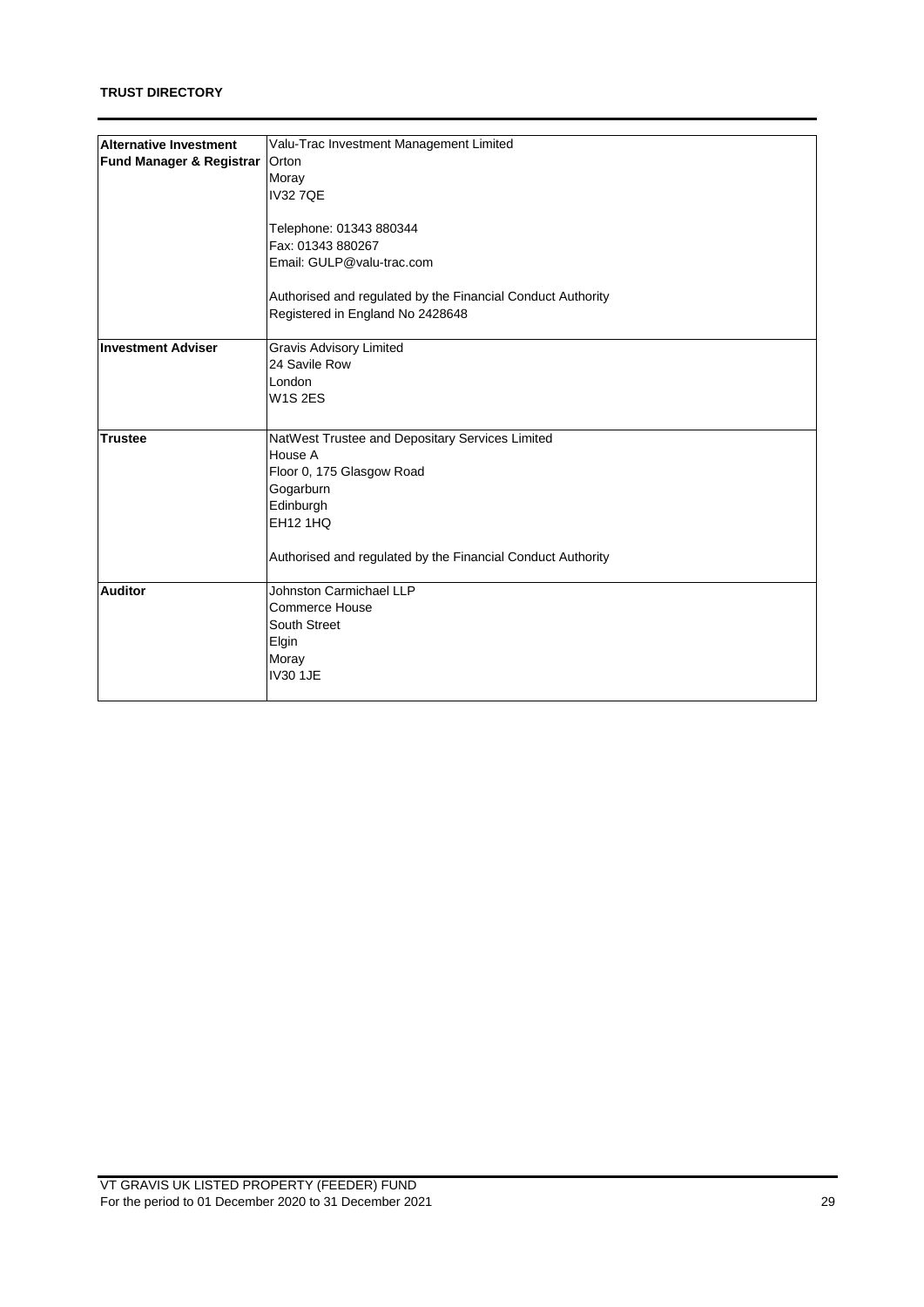## **Statement by the Authorised Fund Manager (AFM) to the unitholders of VT Gravis UK Listed Property (Feeder) Fund on the outcome of the AFM's assessment of the value provided to unitholders**

For the period 01 December 2020 to 31 December 2021

This assessment is to establish what VT Gravis UK Listed Property (Feeder) Fund (the Trust) has delivered to you in return for the price you have had to pay.

Our assessment has been conducted against the seven factors outlined by the FCA and the fund has been rated via a 'traffic light' system, where green (G) indicates good value: amber (A) room for improvement, and red (R) poor value. The dashboard below shows an overall summary of the assessment.

|                                              | Ouality of<br>Service | Performance | <b>AFM</b> costs -<br>general | Economies<br>of scale           | <b>Comparable</b><br>market rates | Comparable<br>services | <b>Classes of</b><br>units | Overall |
|----------------------------------------------|-----------------------|-------------|-------------------------------|---------------------------------|-----------------------------------|------------------------|----------------------------|---------|
| VT Gravis UK Listed Property (Feeder) Fund G |                       |             | $\Box$ G                      | $\blacksquare$ G $\blacksquare$ |                                   |                        |                            |         |

The AFM is the Manager of the Trust, Valu-Trac Investment Management Limited (Valu-Trac). The Investment Adviser is Gravis Advisory Limited.

The Trust was launched on 31 October 2019.

The investment objective is to achieve income and capital growth through investment in the VT Gravis UK Listed Property (PAIF) Fund.

Investment Policy:

The Trust will invest all or substantially all of its assets in the Class F units of the VT Gravis UK Listed Property (PAIF) Fund. To the extent that the Trust is not fully invested in the VT Gravis UK Listed Property (PAIF) Fund, the Trust will hold its remaining assets in cash.

|                                       | At and for the period ended |                  |  |  |  |  |
|---------------------------------------|-----------------------------|------------------|--|--|--|--|
| Value of Fund (per the                |                             |                  |  |  |  |  |
| performance record)                   | 31 December 2021            | 30 November 2020 |  |  |  |  |
| $F$ Net Income $GBP1$                 | £5,609k                     | £3,570k          |  |  |  |  |
| $F$ Net Accumulation GBP <sup>1</sup> | £33,421k                    | £17,069k         |  |  |  |  |
| F Net Accumulation EUR                |                             |                  |  |  |  |  |
| $(Hedged)^2$                          | E84k                        | $\epsilon$ 64k   |  |  |  |  |
| F Net Accumulation USD                |                             |                  |  |  |  |  |
| $(Hedged)^2$                          | \$331k                      | \$46k            |  |  |  |  |
| <b>Units outstanding</b>              |                             |                  |  |  |  |  |
| $F$ Net Income $GBP1$                 | 4,532k                      | 3,699k           |  |  |  |  |
| $F$ Net Accumulation GBP <sup>1</sup> | 25,340k                     | 17,107k          |  |  |  |  |
| F Net Accumulation EUR                |                             |                  |  |  |  |  |
| $(Hedged)^2$                          | 54k                         | 54 <sub>k</sub>  |  |  |  |  |
| F Net Accumulation USD                |                             |                  |  |  |  |  |
| $(Hedged)^2$                          | 211k                        | 39k              |  |  |  |  |
| NAV per unit                          |                             |                  |  |  |  |  |
| $F$ Net Income $GBP1$                 | 123.76p                     | 96.51p           |  |  |  |  |
| $F$ Net Accumulation GBP <sup>1</sup> | 131.89p                     | 99.78p           |  |  |  |  |
| F Net Accumulation EUR                |                             |                  |  |  |  |  |
| $(Hedged)^2$                          | 153.87 <sub>p</sub>         | 117.03c          |  |  |  |  |
| F Net Accumulation USD                |                             |                  |  |  |  |  |
| $(Hedged)^2$                          | 157.19p                     | 118.26c          |  |  |  |  |
|                                       |                             |                  |  |  |  |  |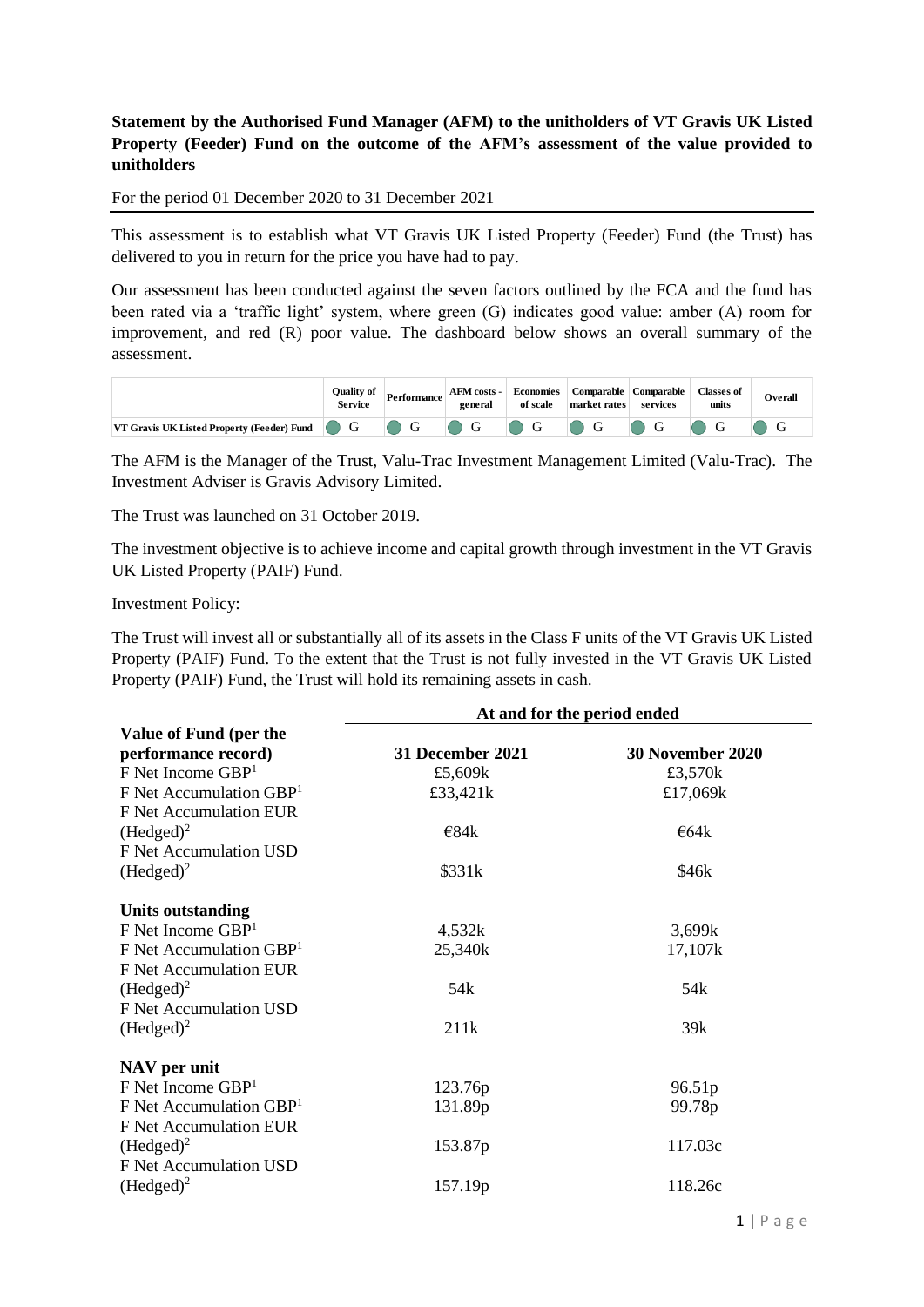| Dividend per unit                                   |                   |                   |
|-----------------------------------------------------|-------------------|-------------------|
| $F$ Net Income $GBP1$                               | 3.34p             | 3.20 <sub>p</sub> |
| $F$ Net Accumulation GBP <sup>1</sup>               | 3.50 <sub>p</sub> | 3.24p             |
| F Net Accumulation EUR                              |                   |                   |
| (Hedged) <sup>2</sup>                               | 3.52c             | 2.56c             |
| F Net Accumulation USD                              |                   |                   |
| $(Hedged)^2$                                        | 3.02c             | 2.24c             |
| Net gains/(losses) before                           |                   |                   |
| expenses                                            |                   |                   |
| Capital gains/(losses)                              | £7,757 $k$        | $(\pounds 596k)$  |
| Total Net gains                                     | £8,701k           | £95k              |
| 1 Share classes launched on 31 October 2019 at 100p |                   |                   |
| 2 Share classes launched 02 April 2020 at 100c      |                   |                   |

In carrying out the assessment of value the following criteria were considered:

## **1. Quality of service**

The AFM considers that a good level of service was provided to unitholders by all parties involved commensurate to the amount paid by the Trust for those services. The AFM monitors the following operational services:

Trustee – NatWest Trustee and Depositary Services Limited

Custodian – RBC Investor Services Trust, UK branch (RBC)

The external audit is conducted by Johnston Carmichael LLP.

These services are essential in ensuring that the Trust operated efficiently and in the case of the Trustee and Custodian the service is supervised on an on-going daily basis by the AFM. As a unitholder this means that you can be certain that your requests such as investment and redemption of the Trust's units will always be carried out exactly as set out in the documentation.

Valu-Trac does not delegate any of the core functions of the Trust such as Trust administration, Trust accounting and transfer agency. This means that the AFM directly employs and supervises the individuals who are carrying out this work and that those undertaking the work are appropriately qualified and experienced. Due to this high level of supervision and control of these functions the AFM believes that the unitholders can be certain that their instructions will be carried out efficiently and that the reporting they receive is timely and focused. The AFM works closely with Gravis Advisory Limited to coordinate mailings such as annual letters with dividend vouchers and financial reports to avoid excessive correspondence whilst providing all required reporting on a timely and clear basis. This also has ensured that the AFM has responded to any enquiries from unitholders fully and promptly.

The AFM has also assessed the costing of each of these services to comparable providers and has concluded that the company is receiving good value for the services provided by each party (detailed analysis on how we have arrived at this conclusion can be provided on request).

## **2. Performance**

The AFM has assessed performance of the Trust net of all the charges that are outlined in its prospectus. The Trust does not have a specific benchmark. However, the performance of the Trust can be measured by considering whether the objective is achieved (i.e. whether there is capital growth over the medium to long term). To aid this the Trust performance is compared to the performance of the IA Property other sector (the comparator). Note as the Trust has only been running for just over two years, it is too early to determine if the objective will be fully achieved.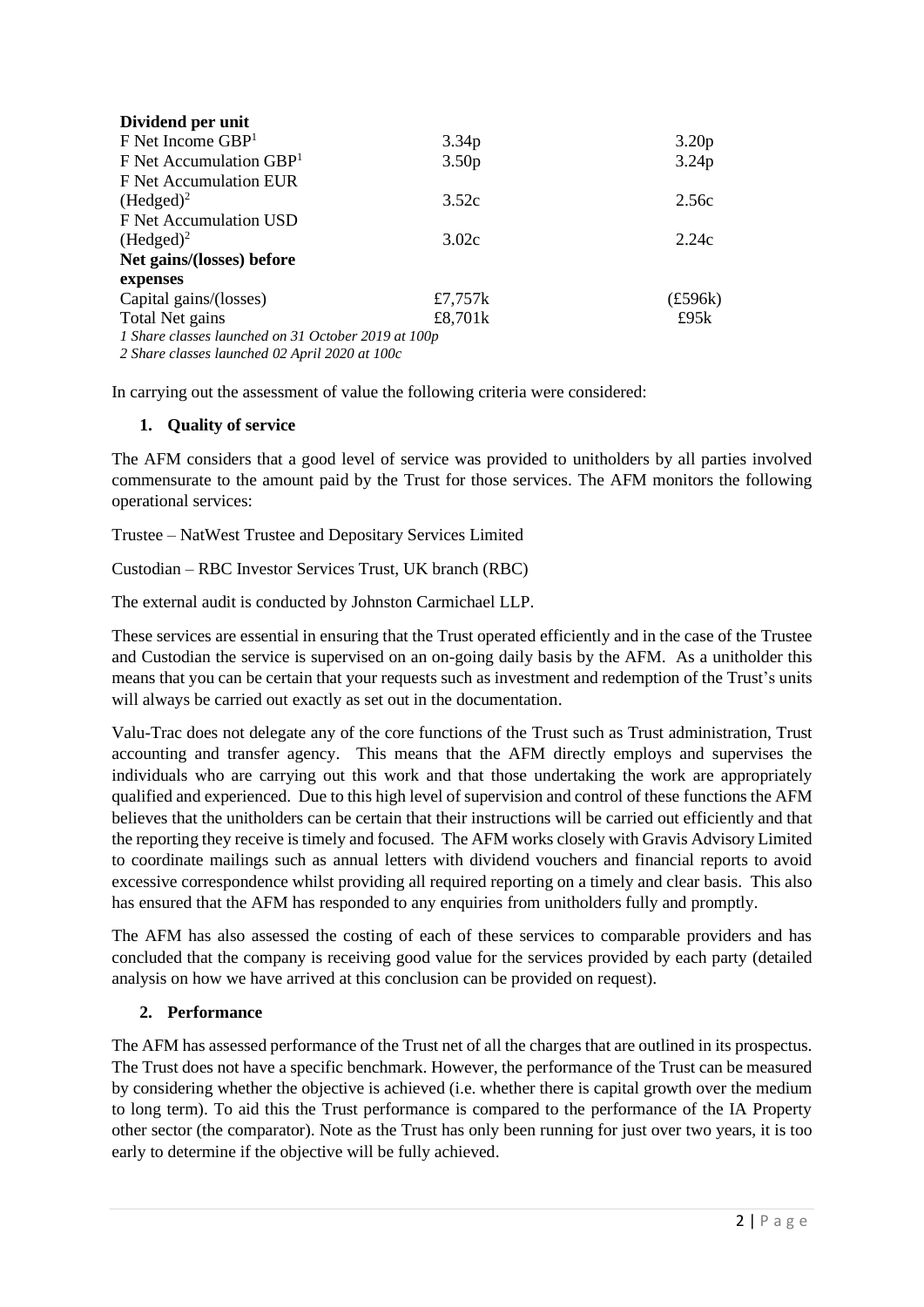To show capital growth, the total returns generated in the period under review and since inception are shown on the table below. Note these returns are after operating costs, including the fee paid to the investment manager, and transaction costs which vary depending on the class of shares, this is discussed more in the Classes of Units section below.

|                                        | <b>Performance</b><br>period<br>ended 31<br><b>December</b><br>2021 | Comparator<br><b>Performance</b><br>period<br>ended 31<br><b>December</b><br>2021 | Performance<br>since<br>inception | Comparator<br><b>Performance</b><br>since<br>inception |
|----------------------------------------|---------------------------------------------------------------------|-----------------------------------------------------------------------------------|-----------------------------------|--------------------------------------------------------|
| $F$ Net Income GBP <sup>1</sup>        | 31.70%                                                              | 23.97%                                                                            | 30.31%                            | 14.86%                                                 |
| $F$ Net Accumulation GBP <sup>1</sup>  | 32.18%                                                              | 23.97%                                                                            | 31.89%                            | 14.86%                                                 |
| F Net Accumulation EUR<br>$(Hedged)^2$ | 31.47%                                                              | 23.97%                                                                            | 53.87%                            | 38.85%                                                 |
| F Net Accumulation USD<br>$(Hedged)^2$ | 32.92%                                                              | 23.97%                                                                            | 57.19%                            | 38.85%                                                 |

*Total return basis has distributions added back in for the Income share classes.*

*1 Share class inception date - 31 October 2019* 

*2 Share class inception date - 02 April 2020*

To show income being delivered, the dividend yields in the period under review and since inception against the comparator are shown below.

|                                 | <b>Annualised</b><br><b>Dividend Yield</b><br>period ended 31<br>December 2021 | <b>Annualised</b><br><b>Dividend Yield</b><br>since inception | <b>Annualised</b><br>comparator<br><b>Dividend Yield</b> |
|---------------------------------|--------------------------------------------------------------------------------|---------------------------------------------------------------|----------------------------------------------------------|
| F Net Income GBP                | 3.20%                                                                          | 3.02%                                                         | 2.11%                                                    |
| F Net Accumulation GBP          | 3.24%                                                                          | 3.11%                                                         | 2.11%                                                    |
| F Net Accumulation EUR (Hedged) | 2.78%                                                                          | 3.48%                                                         | 2.11%                                                    |
| F Net Accumulation USD (Hedged) | 2.36%                                                                          | 3.01%                                                         | 2.11%                                                    |

The AFM has also assessed the risk taken to achieve the above performance and is satisfied no excessive risk was taken to achieve performance (detailed analysis on how we have arrived at this conclusion can be provided on request).

## **3. AFM costs - general**

The costs charged during the period ended 31 December 2021 were as follows:

|                                                                                                    | £         | Annualised % of<br>average fund value |
|----------------------------------------------------------------------------------------------------|-----------|---------------------------------------|
| <b>Authorised Corporate Director</b>                                                               | 22,098    | 0.07%                                 |
| <b>Investment Manager Fee</b>                                                                      | 55,154    | 0.17%                                 |
| Investment Adviser fee                                                                             | 148,110   | 0.46%                                 |
| Investment Adviser rebate                                                                          | (36, 143) | $(0.10\%)$                            |
| Depositary fee                                                                                     | 7,810     | $0.02\%$                              |
| Safe custody fee                                                                                   | 3,665     | 0.01%                                 |
| Audit fee                                                                                          | 7,500     | 0.02%                                 |
| FCA fee                                                                                            | 60        | 0.00%                                 |
| Transaction charges (capital)                                                                      | 181       | 0.00%                                 |
| Other fees                                                                                         | 15,142    | 0.05%                                 |
| <b>Total Costs</b>                                                                                 | 223,577   | $0.70\%$                              |
| Not going fan the ream (agnital and norrower lage organisation (0.245), often torretian of 0.1291. |           |                                       |

Net gains for the year (capital and revenue less expenses) was £8,345k, after taxation of £132k.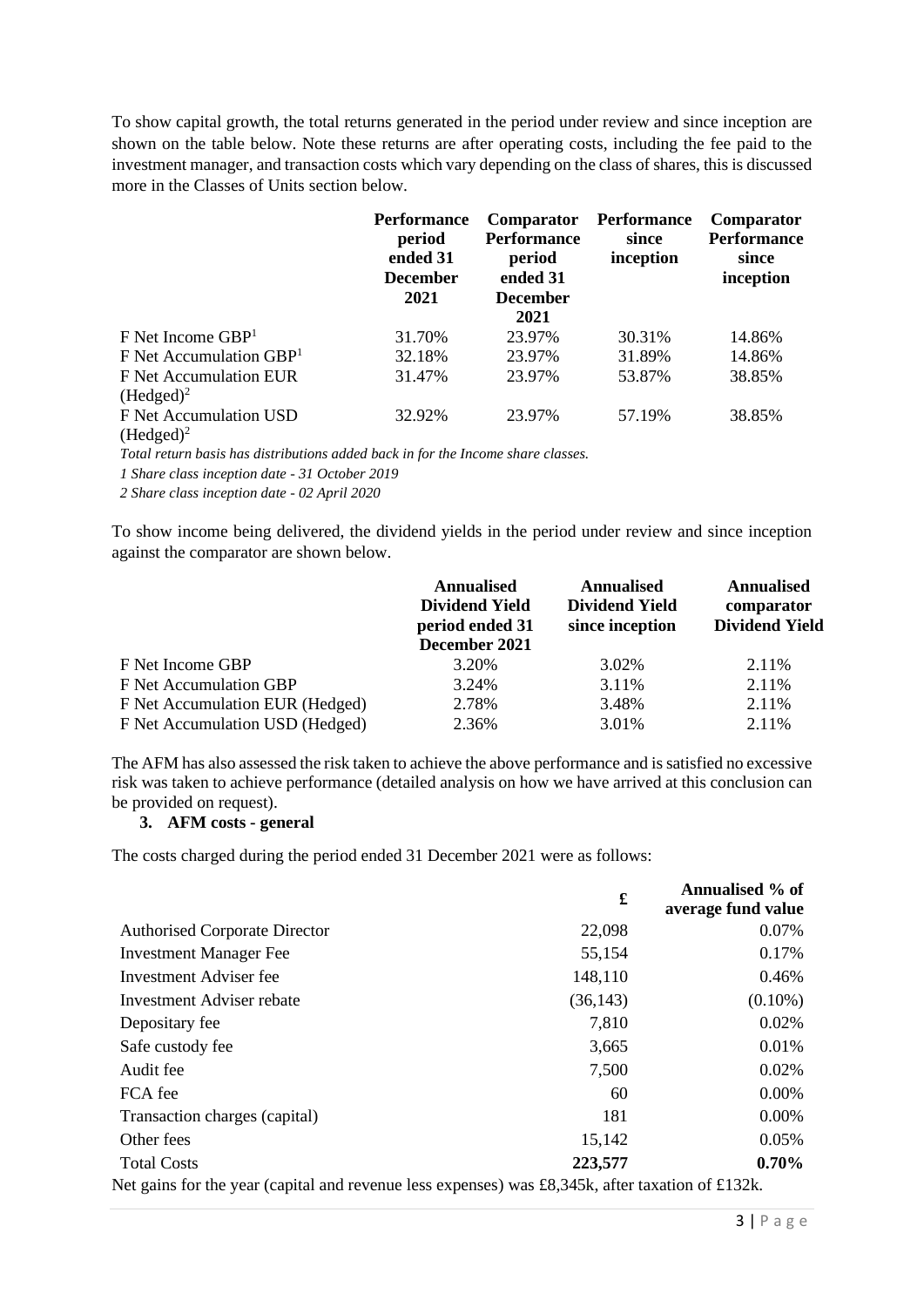The Investment Adviser has, with the agreement of the Manager, undertaken that if the total Ongoing charges figure (OCF) of the Trust excluding the costs of the underlying holdings exceeds 0.70%, the Investment Adviser shall reimburse the Trust for an amount which, when deducted from the operating costs incurred by the Trust during the relevant accounting period, would result in the Trust having a total OCF equal to the stated annual management charge for each class in the relevant accounting period.

There were no preliminary charges, redemption charges paid by shareholders during the period. There were dilution levies of £1,248 in the period under review.

It should be noted that the prospectus does not allow for redemption charges however, the Trust operates a dilution adjustment also known as swing pricing. This means that the daily price of the Trust is swung up or down, depending on whether there are net inflows or outflows respectively. This means that the costs of transactions in the underlying investments of the Trust are borne by those entering or exiting, rather than affecting the returns of existing shareholders. The dilution adjustment will be calculated by reference to the costs of dealing in the underlying investments of that Trust, including any dealing spreads, and these can vary with market conditions. The AFM estimates that the estimated range of this adjustment will typically fall in the range of 0.01% to 0.75% when buying or selling Shares, with a maximum of 1.00%.

The AFM has considered the costs charged to the Trust by comparing the operating charges of the share classes to the average OCF of the largest 10 funds in the IA Property other sector, retail classes where available. This is shown below.

|                                                        | <b>Operating charges</b> |
|--------------------------------------------------------|--------------------------|
|                                                        | (including the cost of   |
|                                                        | underlying holdings)     |
| F Class                                                | 1.13%                    |
| IA Property other sector (average of 10 largest funds) | 1.27%                    |
| Source - Morningstar                                   |                          |

The AFM has concluded the costs, and in particular the Investment Adviser's fee is appropriate and justified for the Trust. It should be noted that a significant portion of the operating charges is the underlying operating costs of the VT Gravis UK Listed Property (PAIF) Fund at 0.43%. Excluding this the operating charges would be 0.70% as shown above.

## **4. Economies of scale**

The AFM has assessed to what extent it has been able to achieve any savings as a result of economies of scale. Where any such savings have been made this has in every case been passed on to the shareholders. An example of this is the depositary fees charged being on a sliding scale so reduce in cost as the Trust exceeds certain thresholds. As the AFM grows its total assets across all schemes it uses this purchasing power to benefit all schemes.

## **5. Comparable market rates**

The AFM has compared the charges of this Trust with that of comparable funds. The AFM selected funds that are classified in the IA Property other sector along with similar style funds that the AFM administer. The AFM believes that the shareholders of the Trust are achieving efficient market rates as a whole and are not excessive as discussed in section 3. As the AFM assets grow in total it continues to strive for extra efficiencies wherever this can be achieved for all of its schemes.

## **6. Comparable services**

The services provided to this Trust and the costs are also comparable amongst other similar Funds operated by the AFM.